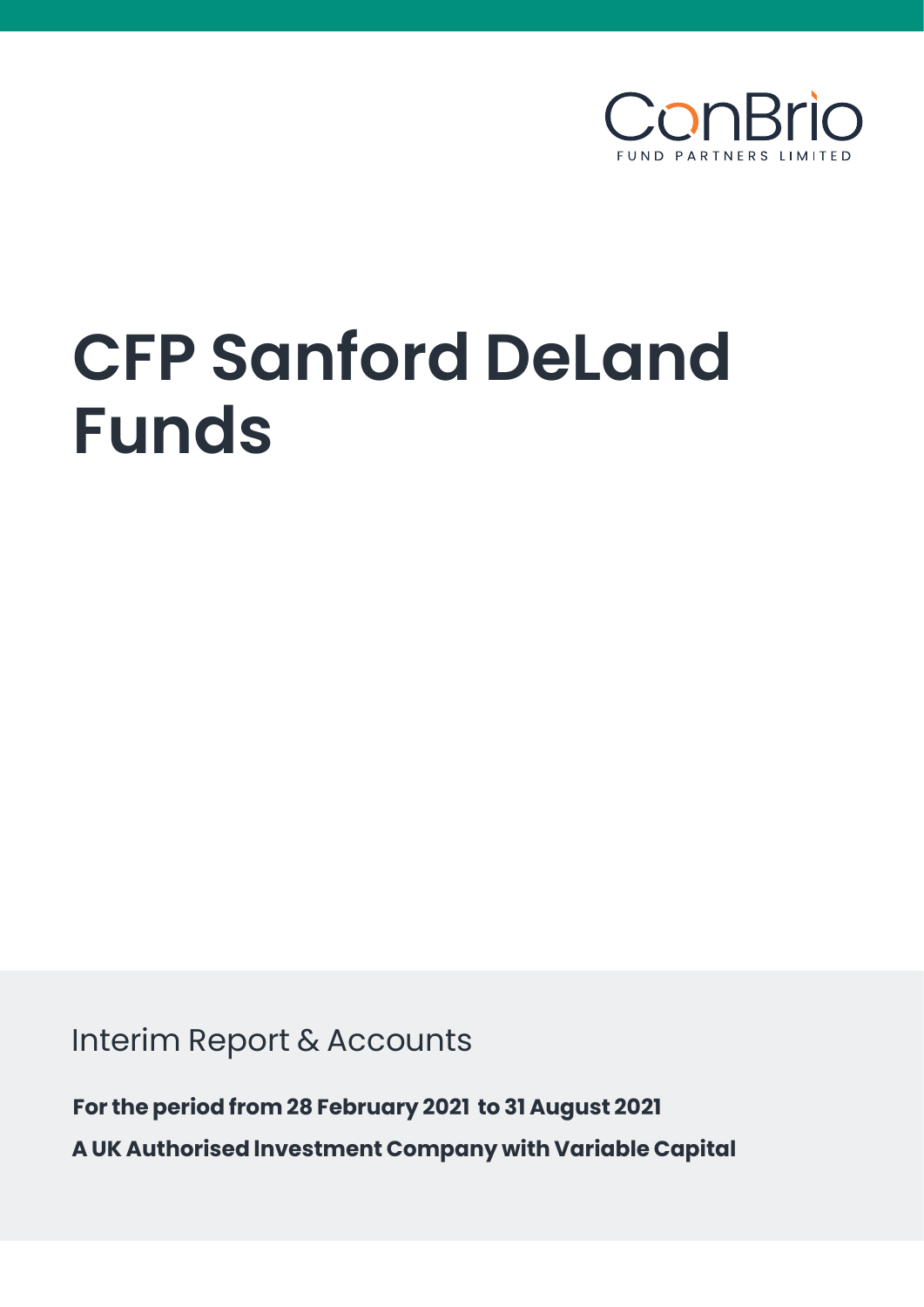# **Contents**

#### **[Management & Administration](#page-2-0)**

| Report of the ACD to the Shareholders of        |
|-------------------------------------------------|
|                                                 |
|                                                 |
|                                                 |
| Investment Review of CFP Sanford DeLand Funds 5 |

### **[CFP SDL UK Buffettology Fund](#page-6-0)**

| Top Purchases and Sales During the Period12 |
|---------------------------------------------|
|                                             |
|                                             |
|                                             |
|                                             |
|                                             |
|                                             |
|                                             |
|                                             |

#### **[CFP SDL Free Spirit Fund](#page-19-0)**

| Top Purchases and Sales During the Period25    |  |
|------------------------------------------------|--|
|                                                |  |
|                                                |  |
| Statement of Change in Net Assets Attributable |  |
|                                                |  |
| Summary of Material Portfolio Changes30        |  |
| Notes to the Financial Statements31            |  |
|                                                |  |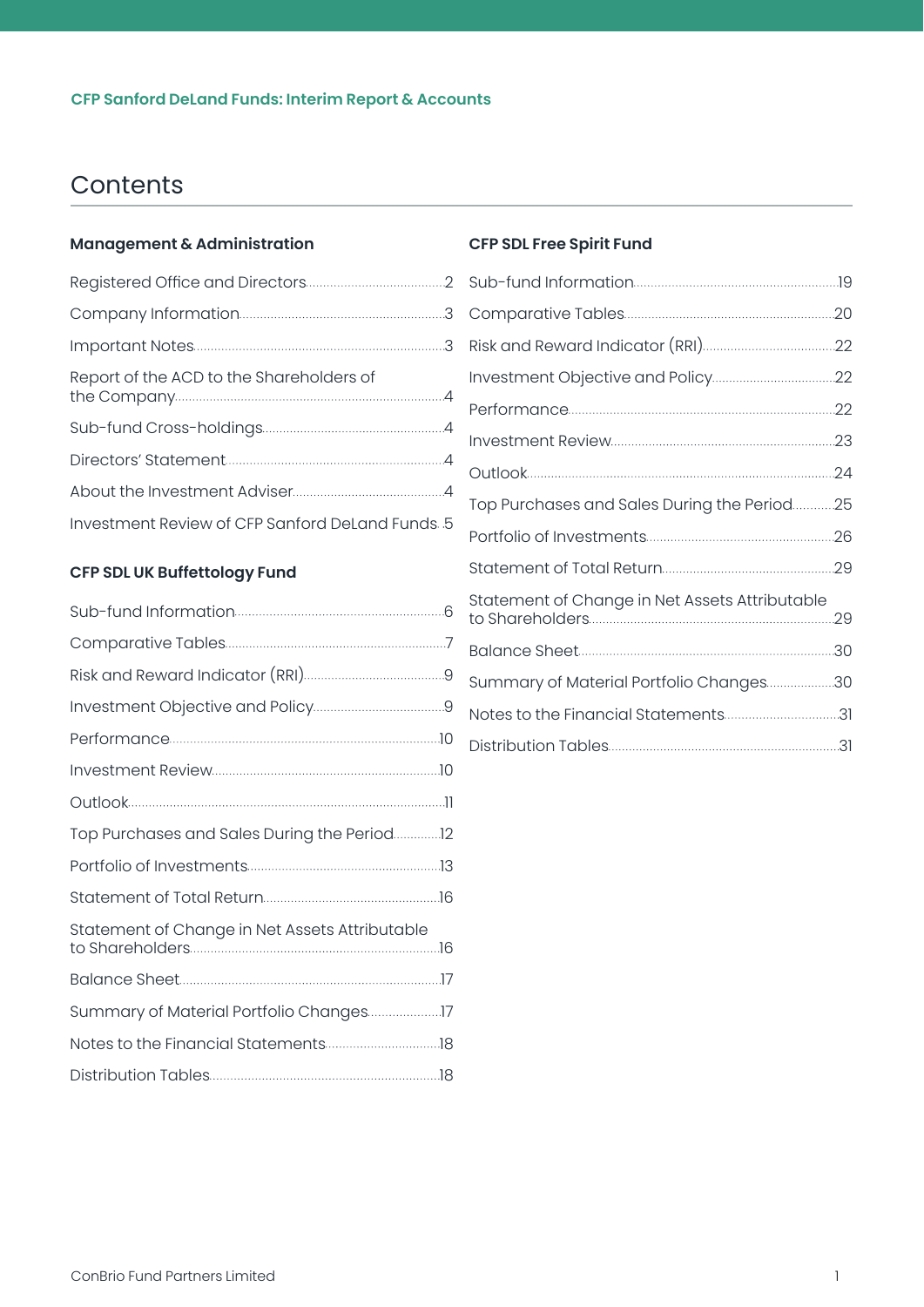#### <span id="page-2-0"></span>**Registered Office and Directors**

Authorised Corporate Director ("ACD") and registered office of the CFP Sanford DeLand Funds ("the Company"):

#### **ConBrio Fund Partners Limited (Formerly Castlefield Fund Partners Limited):**

111 Piccadilly, Manchester, M1 2HY

ConBrio Fund Partners Limited is authorised and regulated by the Financial Conduct Authority ("FCA") and is a member of The Investment Association ("IA").

#### **Directors of the ACD**

- **John Eckersley** (Managing Partner)
- **Kathryn Holland** (Head of Finance)
- **Andrew Knox** (Non-Executive Director)
- **Timothy Saunt** (Non-Executive Director)

**Richard** (Partner)

**Slattery-Vickers**

#### **Investment Adviser**

#### (From 1 April 2021) **Sanford DeLand Asset Management Ltd ("SDL")** 7 Park Row, Leeds, LS1 5HD (Authorised and regulated by the FCA)

(Up to 31 March 2021) **Castlefield Investment Partners LLP** 111 Piccadilly, Manchester, M1 2HY (Authorised and regulated by the FCA)

#### **Depositary**

#### (From 3 July 2021) **NatWest Trustee and Depositary Services Limited** 250 Bishopsgate, London United Kingdom, EC2M 4AA (Authorised by the Prudential Regulation Authority ("PRA") and regulated by FCA and PRA)

#### (Up to 3 July 2021)

**Société Générale S.A. (London Branch)** One Bank Street, Canary Wharf, London, E14 4SG (Authorised by the Prudential Regulation Authority ("PRA") and regulated by FCA and PRA)

#### **Auditor**

**Beever and Struthers** St George's House 215-219 Chester Road, Manchester, M15 4JE

#### **Administrator**

(From 5 July 2021) **Northern Trust Global Services SE, UK Branch** 50 Bank Street, Canary Wharf, London, E14 5NT

(Up to 5 July 2021) **Société Générale Securities Services**  One Bank Street, Canary Wharf, London, E14 4SG

#### **Registrar**

**SS&C Financial Services Europe Limited** St Nicholas Lane Basildon, Essex, SS15 5FS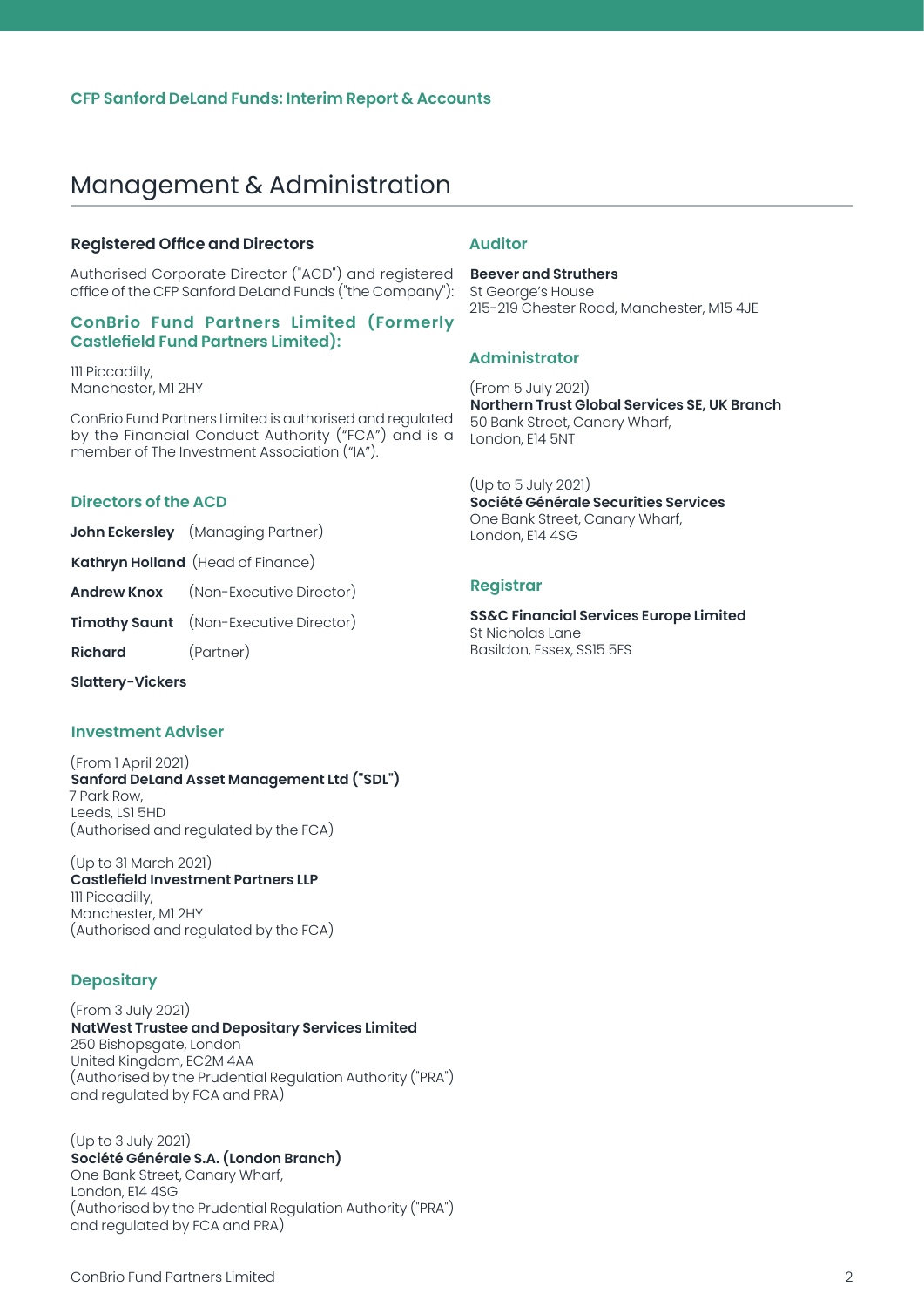#### <span id="page-3-0"></span>**Company Information**

CFP Sanford DeLand Funds is an Investment Company with Variable Capital under regulation 12 of the Open-Ended Investment Company Regulations and incorporated in England and Wales under registered number IC027214 and authorised by the Financial Conduct Authority with effect from 5 May 2020. Shareholders are not liable for the debts of the Company. At the period end, the Company contained two sub-funds.

The Company is a UCITS scheme which complies with the Financial Conduct Authority's Collective Investment Schemes Sourcebook and is structured as an umbrella company so that different sub-funds may be established from time to time by the ACD with the approval of the Financial Conduct Authority and the agreement of the Depositary.

#### **Important Notes**

On 1 April 2021, Sanford DeLand Asset Management Ltd replaced Castlefield Investment Partners LLP as the Investment Adviser to these Funds, after gaining independent authorisation from the FCA.

On 3 July 2021, NatWest Trustee and Depositary Services Limited replaced Société Générale S.A. (London Branch) Services as Depositary of CFP Sanford DeLand Funds.

On 5 July 2021, Northern Trust Global Services SE, UK Branch replaced Société Générale Securities Services as Administrator of CFP Sanford DeLand Funds.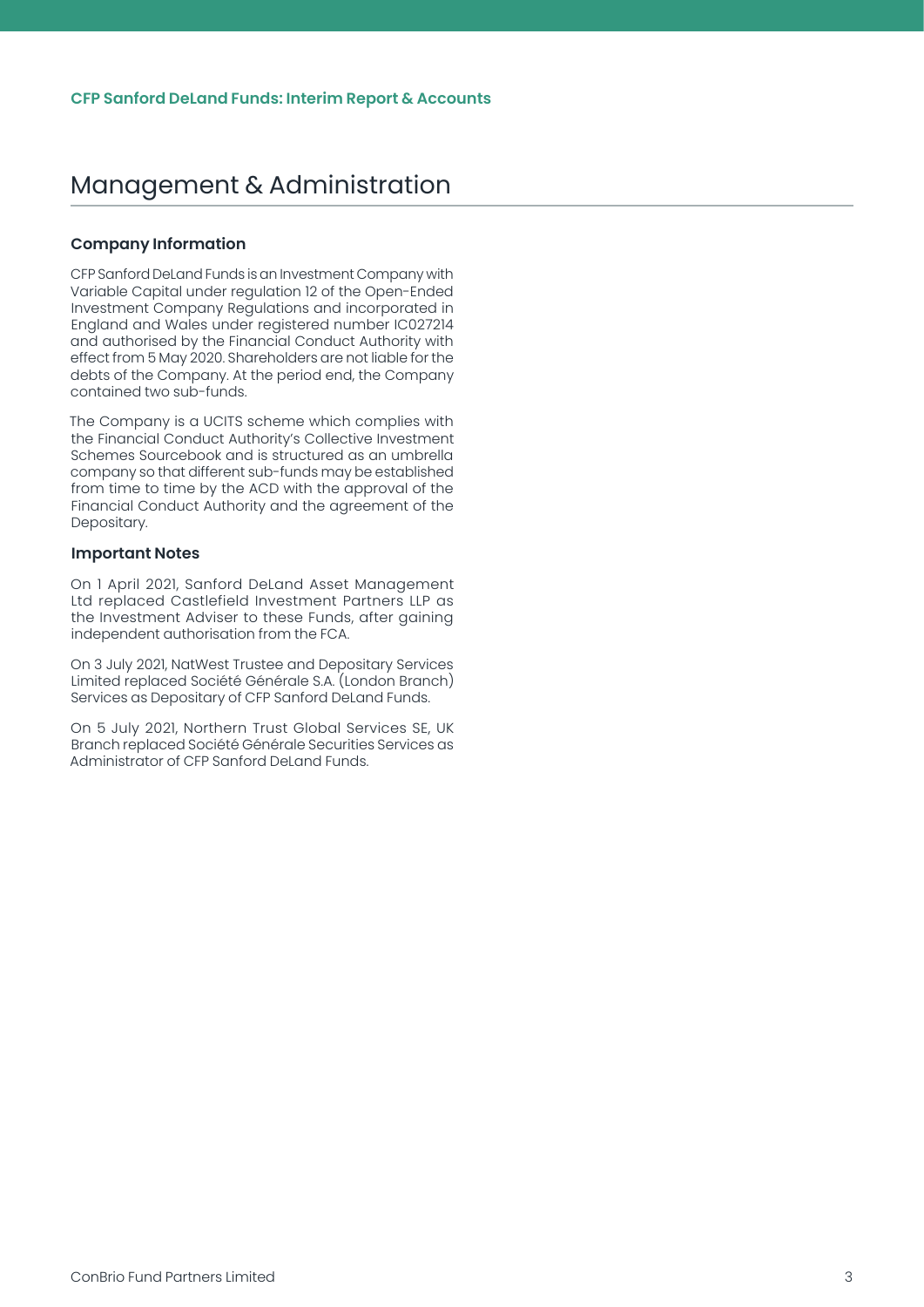#### <span id="page-4-0"></span>**Report of the ACD to the Shareholders of the Company**

The ACD, as sole director, presents its report and the unaudited financial statements of the Company for the period from 28 February 2021 to 31 August 2021.

The lnvestment Objectives and Policies of the sub-funds of the Company are covered in the section for each sub-fund. The names and addresses of the ACD, the Depositary, the Registrar, the lnvestment Adviser and the Auditor are detailed on page 2.

ln the future there may be other sub-funds of the Company.

Where a sub-fund invests in other Collective lnvestment Schemes, the maximum annual management fee that may be charged to that Collective lnvestment Scheme is 5% of the net asset value of such a scheme, however, it is expected that the actual annual management fee will not exceed 2%.

#### **Sub-fund Cross-holdings**

No sub-fund held shares in any other sub-fund within the lnvestment Company with Variable Capital during the period.

#### **Directors' Statement**

In accordance with the regulations, we hereby certify the report on behalf of the directors of ConBrio Fund Partners Limited.

#### **Richard Slattery-Vickers**

Director (of the ACD)

29 October 2021

#### **About the Investment Adviser**

Sanford DeLand Asset Management Ltd ("SDL") acts as the appointed Investment Adviser of the sub-funds as referred to within this document.

SDL is a firm established with a view to managing sub-funds according to the philosophy of 'Business Perspective Investing' that seeks to build long term value for their shareholders. Further information regarding the company and investment process can be found on https://www.sanford-deland.com/.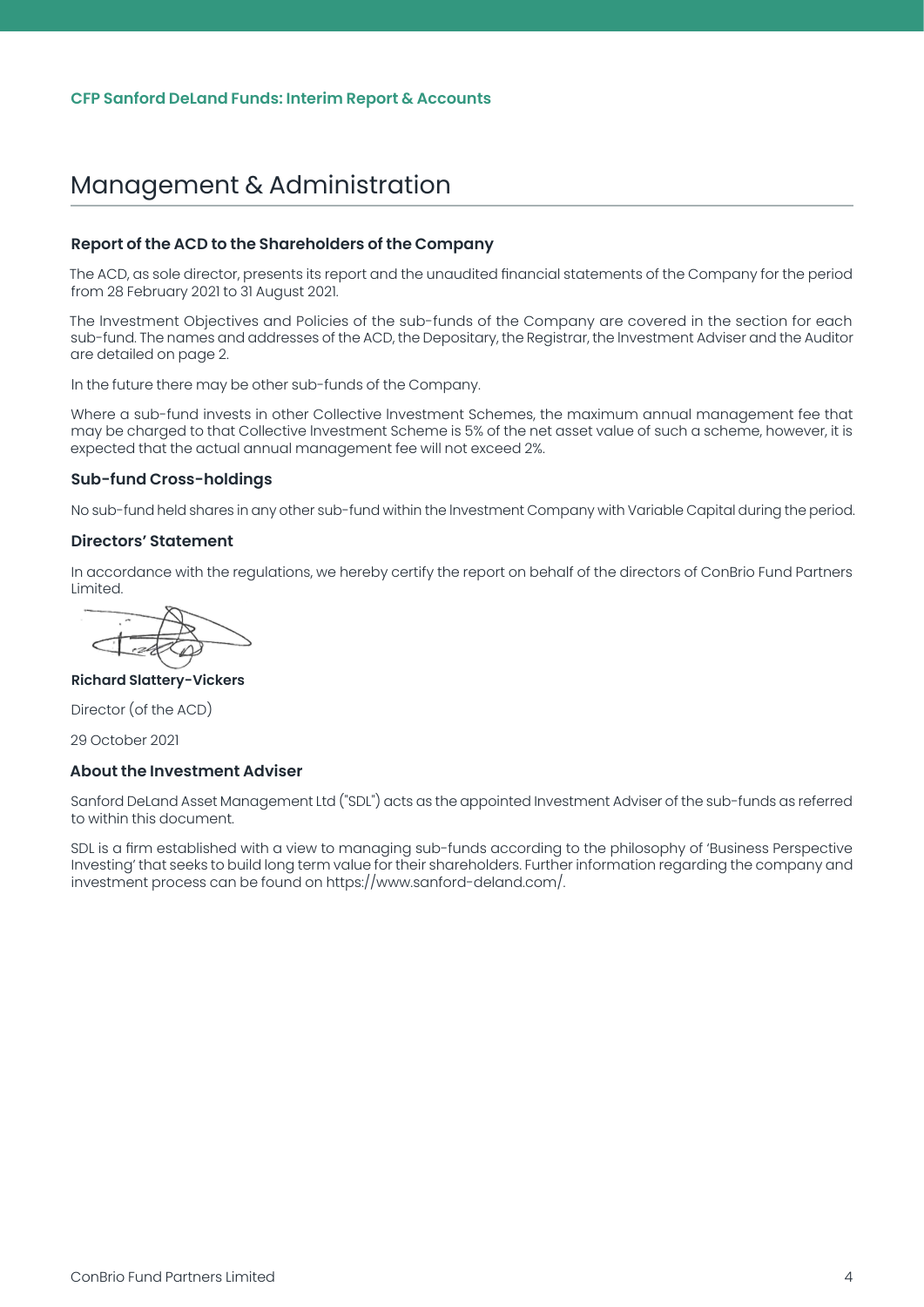#### <span id="page-5-0"></span>**Investment Review of CFP Sanford DeLand Funds**

The period under review began with the world still mired in the difficulties arising from the pandemic and the differing approaches to lockdown as well as the easing of restrictions. During the period, seemingly impervious to pandemic pressures, global equities rose 15.8% (on a GBP total return basis), albeit against weak numbers in 2020. The oil price took a similar upward path, as Brent crude rose from \$62.70 in early March to \$72.99 at the end of August this year, reflecting a steady increase in demand caused by a combination of Hurricane Ida, relatively tight supply overseen by OPEC+ and heightened geopolitical uncertainties. The US President is sufficiently concerned about oil supply constraints damaging the post-COVID-19 recovery that he recently asked members of the OPEC+ cartel to up their production, although this request was declined.

This pandemic recession was not like other recessions, where some sectors such as real estate, manufacturing or finance experience major problems, which then damage overall growth and demand. This time, everything came to a dead stop as shops, offices and factories went into enforced hibernation. US GDP fell for two straight quarters, including a 9.1% drop in the second quarter of 2020, a decline last seen in the aftermath of World War II. When the pandemic took hold, the U.S. economy was in the longest expansion period since the war at 128 months; private sector jobs had risen for 113 months in a row and the US unemployment rate hit 3.5% in February 2020; a level not seen since 1969.

On the back of a post-COVID-19 state-by-state unlocking, US equity markets had a strong Spring and Summer, with the main equity indices showing big improvements over the period albeit against the weak comparators of the same period in 2020. This return to pre-pandemic levels of economic growth, shows the power, both tangible and intangible, of increased government spending in the form of President Biden's \$1.2 trillion Infrastructure Plan as well as other fiscal measures introduced by the Federal Government, all designed to stave off a downturn.

Elsewhere on the world stage, Japan reluctantly hosted the delayed 2020 Olympic and Paralympic Games in mostly empty stadia but still managed to make both events a great success under the circumstances. If figures are to be believed, China saw slower economic growth during the first half of 2020. Even if the numbers remain impressive, we are increasingly concerned about the direction in which the People's Republic is heading; witness the recent backlash against wealth creators as the Xi regime blurs the lines between the economic control of their command economy and ever-greater social control.

As August ended, we watched on TV the withdrawal of US forces from Afghanistan, leaving behind many allies as well as more than 2,000 armored vehicles, including U.S. Humvees, up to 40 aircraft potentially including UH-60 Black Hawks, scout attack helicopters, and ScanEagle military drones. Let us hope that we are not storing up trouble for the future.

In the Eurozone, the ECB has adopted a "no-limits" policy response to the damage caused by the pandemic, building upon the previous "whatever it takes" recovery strategy of Mario Draghi. The European Commission also triggered the "general escape clause" in the European Treaty, allowing individual governments to increase emergency spending without regard to limits imposed by the EU. How all this ends up being paid for is a question for another day, but it has had the desired effect in helping most European economies to recover. In the second quarter of 2021, seasonally adjusted GDP increased by 2.0% in the Euro area and by 1.9% in the EU, compared with the previous quarter, according to a flash estimate published by Eurostat, the statistical office of the European Union. In the first quarter of 2021, GDP had declined by 0.3% in the euro area and 0.1% in the EU.

The British government's approach to pandemic recovery, supported by an impressive and so far successful vaccination programme, was a slow but steady easing of restrictions beginning in March and continuing over the summer such that few legal constraints now remain with regard to pandemic restrictions.

Some commentators noted a summer slowdown in UK growth. But it should be emphasised that GDP growth in 2021 Q2 was above trend and, even with moderation in 2021 Q3, the recovery continues. This is not to dismiss the special problems, including staff and supply shortages, faced by businesses at the moment. Not at all. These problems are only to be expected as the economy, and more generally the global economy, continues to open up after the tough COVID-19 related restrictions.

The underlying trend in the pace of UK economic growth probably slowed for a third successive month in August. Some sectors such as consumer services have rebounded from a surge in COVID-19 case numbers, but others are struggling against lower demand, supply chain problems and staff shortages. That said, UK markets were buoyed by the high levels of takeover activity as investors, especially private equity buyers, went shopping for undervalued British companies such as Morrisons.

**Sanford DeLand Asset Management Ltd** 16 September 2021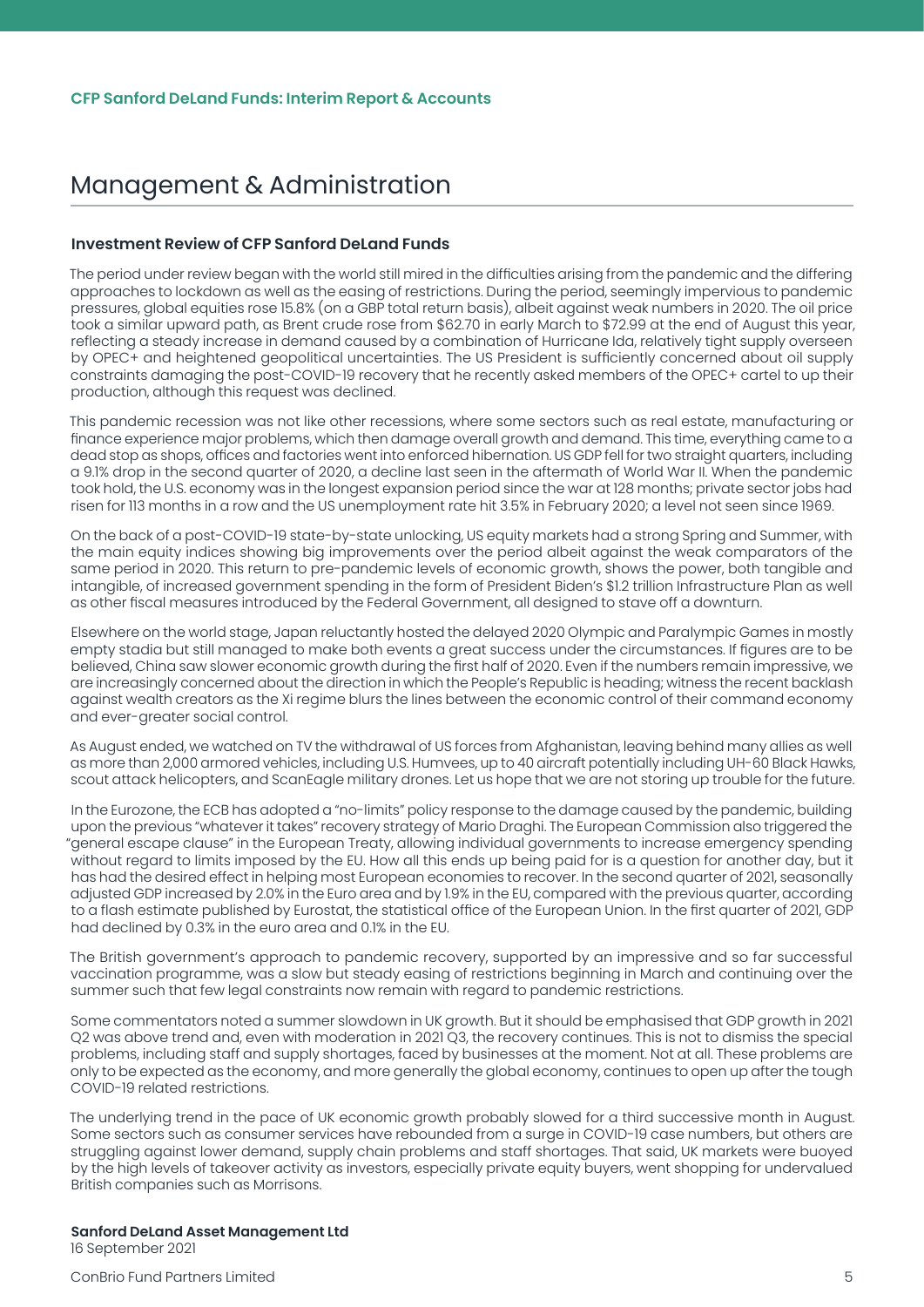#### <span id="page-6-0"></span>**Sub-fund information**

The Comparative Tables on pages 7 and 8 give the performance of each active share class in the sub-fund.

The 'Total return after operating charges' disclosed in the Comparative Table is calculated as the return after operating charges per share divided by the opening net asset value per share. It differs from the sub-fund's performance disclosed in the Manager's report which is calculated based on the latest published price.

Portfolio transaction costs are incurred when investments are bought or sold by a sub-fund in order to achieve the investment objective. These transaction costs affect an investor in different ways depending on whether they are joining, leaving or continuing with their investment in the sub-fund.

In addition, there are indirect portfolio transaction costs arising from the 'dealing spread' – the difference between the buying and selling prices of underlying investments in portfolio. Unlike shares whereby broker commissions and stamp duty are paid by the sub-fund on each transaction, other types of investments (such as collective investment schemes, bonds, money instruments, derivatives) do not have separately identifiable transaction costs; these costs form part of the dealing spread. Dealing spreads vary considerably depending on the transaction value and money market sentiment.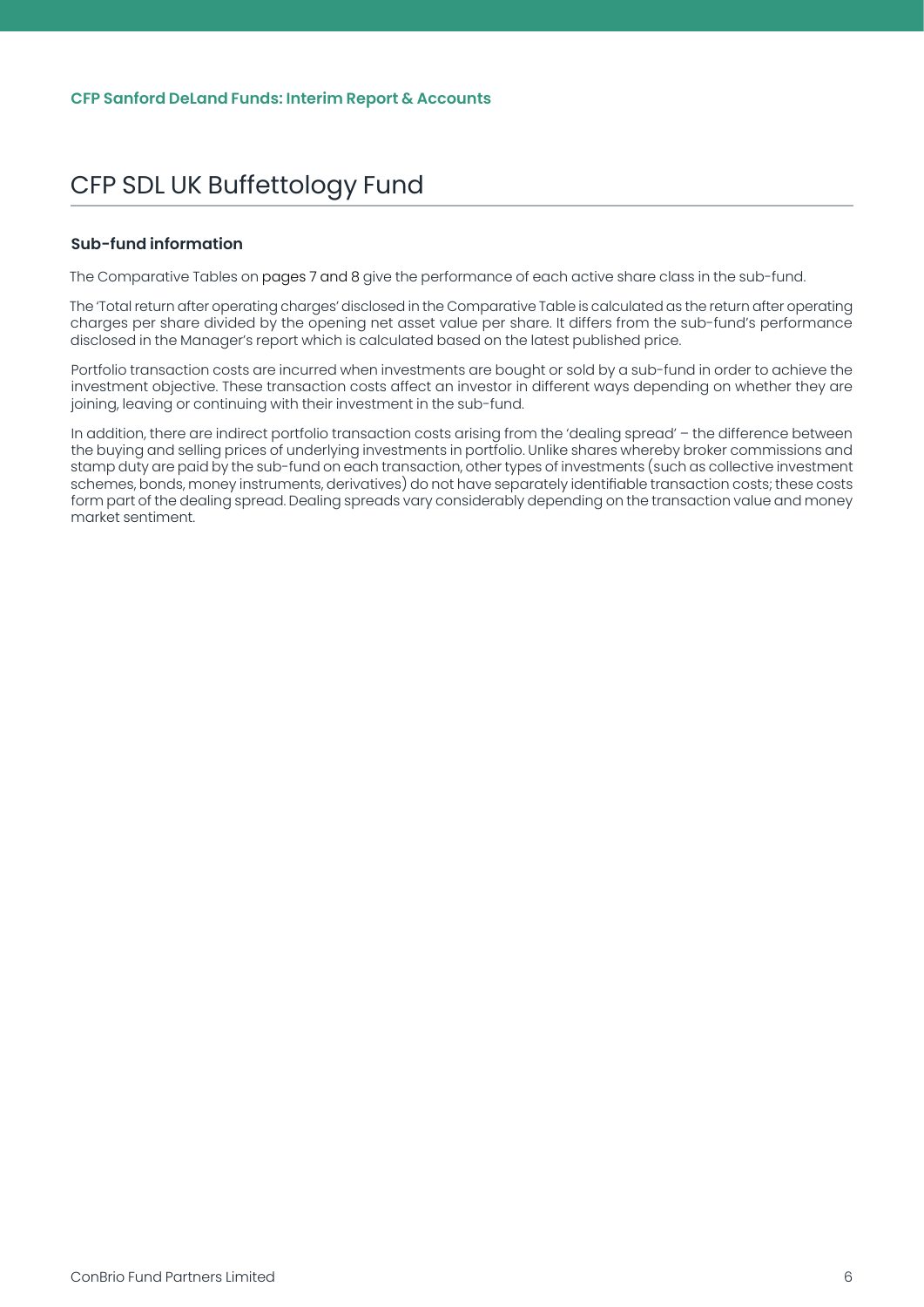#### <span id="page-7-0"></span>**Comparative Tables**

For the financial period ended 31 August 2021

#### **General Income Shares**

|                                       | 31/08/2021  | 28/02/2021                                            | 28/02/2020  |
|---------------------------------------|-------------|-------------------------------------------------------|-------------|
|                                       |             | (pence per share) (pence per share) (pence per share) |             |
| Change in net asset value per share   |             |                                                       |             |
| Opening net asset value per share     | 349.15      | 312.97                                                | 288.81      |
| Return before operating charges*      | 69.99       | 40.93                                                 | 31.19       |
| Operating charges*                    | (2.18)      | (3.81)                                                | (3.90)      |
| Return after operating charges*       | 67.81       | 37.12                                                 | 27.29       |
| Distributions on income shares        | (0.84)      | (0.94)                                                | (3.13)      |
| Closing net asset value per share     | 416.12      | 349.15                                                | 312.97      |
| After transaction costs**:            | 0.04        | 0.17                                                  | 0.78        |
| Performance                           |             |                                                       |             |
| Total return after operating charges* | 19.42%      | 11.86%                                                | 9.45%       |
| <b>Other Information</b>              |             |                                                       |             |
| Closing net asset value (£'000)       | 848,333     | 723,188                                               | 701,536     |
| Closing number of shares              | 203,866,823 | 207,128,031                                           | 224,153,558 |
| Operating charges*                    | 1.13%       | 1.19%                                                 | 1.19%       |
| Direct transaction costs**            | 0.01%       | 0.05%                                                 | 0.22%       |
| <b>Prices</b>                         |             |                                                       |             |
| Highest share price                   | 418.00      | 368.60                                                | 363.25      |
| Lowest share price                    | 348.83      | 231.65                                                | 288.87      |

\* Operating charge, otherwise known as the Ongoing Charge Figure ("OCF") is the ratio of the sub-fund's total disclosable costs (excluding overdraft interest) to the average net assets of the sub-fund. The OCF is intended to provide a reliable figure which gives the most accurate measure of what it costs to invest in a sub-fund and is calculated based on the last year's figures.

\*\* Direct transaction costs are stated after deducting the proportion of the amounts collected from dilution adjustments or dilution levies that relate to direct transaction costs. A negative transaction costs figure might arise where there is a timing difference between inflows and the settlement of the resultant purchases.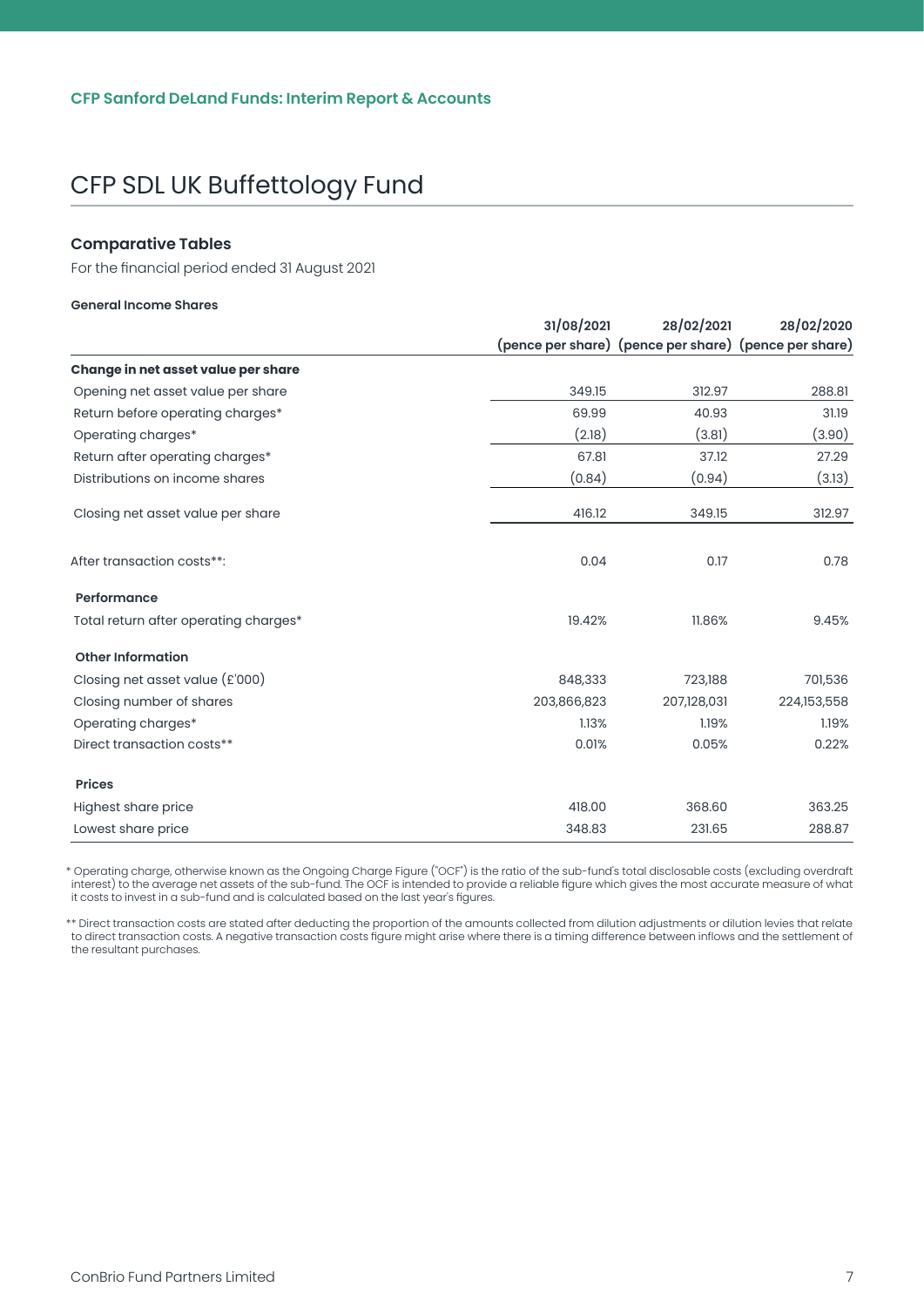#### **General Accumulation Shares**

|                                              | 31/08/2021  | 28/02/2021                                            | 28/02/2020  |
|----------------------------------------------|-------------|-------------------------------------------------------|-------------|
|                                              |             | (pence per share) (pence per share) (pence per share) |             |
| Change in net asset value per share          |             |                                                       |             |
| Opening net asset value per share            | 140.27      | 125.38                                                | 113.89      |
| Return before operating charges*             | 28.13       | 16.42                                                 | 13.05       |
| Operating charges*                           | (0.88)      | (1.53)                                                | (1.56)      |
| Return after operating charges*              | 27.25       | 14.89                                                 | 11.49       |
| Distributions on accumulation shares         | (0.34)      | (0.38)                                                | (1.25)      |
| Retained distribution on accumulation shares | 0.34        | 0.38                                                  | 1.25        |
| Closing net asset value per share            | 167.52      | 140.27                                                | 125.38      |
| After transaction costs**:                   | 0.02        | 0.07                                                  | 0.28        |
| Performance                                  |             |                                                       |             |
| Total return after operating charges*        | 19.43%      | 11.88%                                                | 10.09%      |
| <b>Other Information</b>                     |             |                                                       |             |
| Closing net asset value (£'000)              | 972,187     | 766,378                                               | 616,895     |
| Closing number of shares                     | 580,343,580 | 546,365,325                                           | 492,008,326 |
| Operating charges*                           | 1.13%       | 1.19%                                                 | 1.19%       |
| Direct transaction costs**                   | 0.01%       | 0.05%                                                 | 0.22%       |
| <b>Prices</b>                                |             |                                                       |             |
| Highest share price                          | 167.93      | 147.83                                                | 144.75      |
| Lowest share price                           | 140.14      | 92.80                                                 | 114.59      |

\* Operating charge, otherwise known as the Ongoing Charge Figure ("OCF") is the ratio of the sub-fund's total disclosable costs (excluding overdraft interest) to the average net assets of the sub-fund. The OCF is intended to provide a reliable figure which gives the most accurate measure of what it costs to invest in a sub-fund and is calculated based on the last year's figures.

\*\* Direct transaction costs are stated after deducting the proportion of the amounts collected from dilution adjustments or dilution levies that relate to direct transaction costs. A negative transaction costs figure might arise where there is a timing difference between inflows and the settlement of the resultant purchases.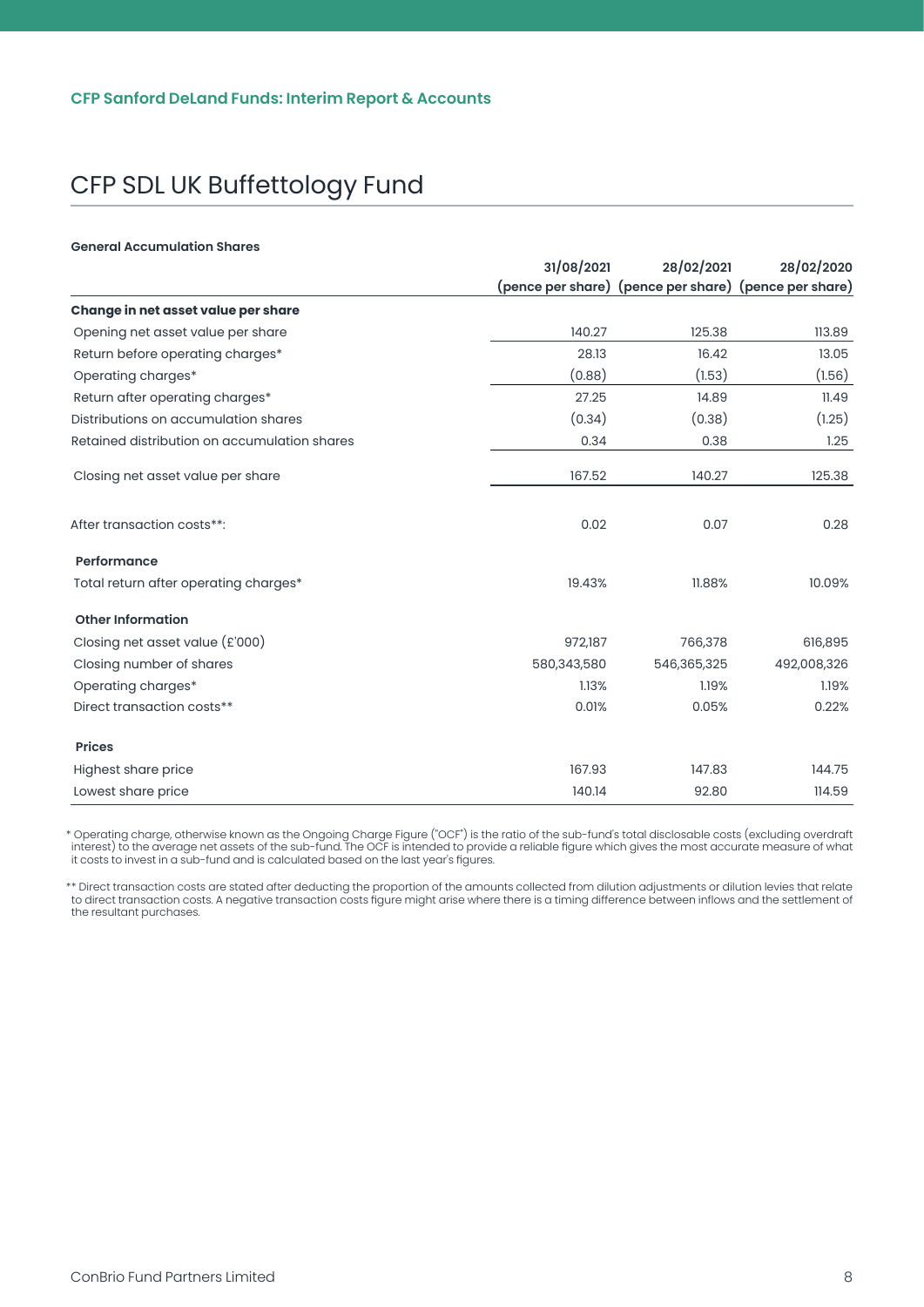#### <span id="page-9-0"></span>**Risk and Reward Indicator (RRI)**

The Risk and Reward Indicator demonstrates where the sub-fund ranks in terms of its potential risk and reward. The higher the rank the greater the potential reward but the greater the risk of losing money. It is based on past data, may change over time and may not be a reliable indication of the future risk profile of the sub-fund.

| <b>Typically lower rewards</b><br>Lower risk |  |  | Typically higher rewards<br>Higher risk |  |  |
|----------------------------------------------|--|--|-----------------------------------------|--|--|
|                                              |  |  |                                         |  |  |
|                                              |  |  | 5                                       |  |  |

The sub-fund is ranked as a 6 because it has experienced relatively high rises and falls in value historically. The risk number shown is not guaranteed and may change over time.

The lowest risk number does not mean a risk-free investment.

The sub-fund holds equities concentrated by number and location in the UK. Equities, as an asset class tend to experience higher volatility than many other assets such as bonds or money market instruments. Sub-funds concentrated by number of assets and/or geographic location are more vulnerable to market sentiment impacting on one or more of those assets or location and can carry a higher risk than sub-funds holding more diversified assets.

#### **The indicator may not take fully into account the following risks of investing in this sub-fund:**

**Liquidity risk:** during difficult market conditions, some securities, such as structured investments, corporate bonds, and position in emerging markets, may become more difficult to sell at desired price.

**Counterparty risk:** arising from securities which require specific entity, usually a large bank, to honour its obligations to the sub-fund.

**Operational risk:** arising from investments in overseas markets, in particular emerging market countries, which may not have the same level of safekeeping and other controls as UK markets.

**Legal or tax risk:** arising from a change in legal regulations, tax rules or the application of them.

#### **Investment Objective and Policy**

The investment objective of the sub-fund is to seek to achieve an annual compounding rate of return over the long term, defined as  $5 - 10$  years, which is superior to the median performance of all of the funds forming the official peer group of which the sub-fund is part. 'Peer group' is defined as being the Investment Association sector to which the sub-fund has been allocated (currently being the UK All Companies Sector) or to which it may be allocated in future, as determined by that body. Investments will be made principally in UK equities, applying the methodology of Business Perspective Investing.

Business Perspective Investing identifies companies that exhibit criteria considered essential to the long term success of that business, and are expected to possess strong operating franchises and experienced management teams. Investments are to be made at a valuation deemed to provide shareholder value over the intended long term period of investment, not to be sold for short term profits.

Further information regarding the investment criteria adopted in Business Perspective Investing can be obtained directly from the Investment Adviser or at https://www.sanford-deland.com/15/about-sdl/ theprinciples/business-perspective-investing.

The sub-fund may also invest in other transferable securities, money market instruments, units and/or Shares in other collective investment schemes, deposits, warrants, cash and near cash. The Investment Adviser will adopt a focused approach to investing in shares of those companies which it believes have strong operating franchises and experienced management teams and whose shares are undervalued and offer the potential for improved economic growth.

The sub-fund may also invest in derivatives and forward transactions (for hedging purposes). The sub-fund may borrow and may enter into stock lending and underwriting transactions in accordance with COLL.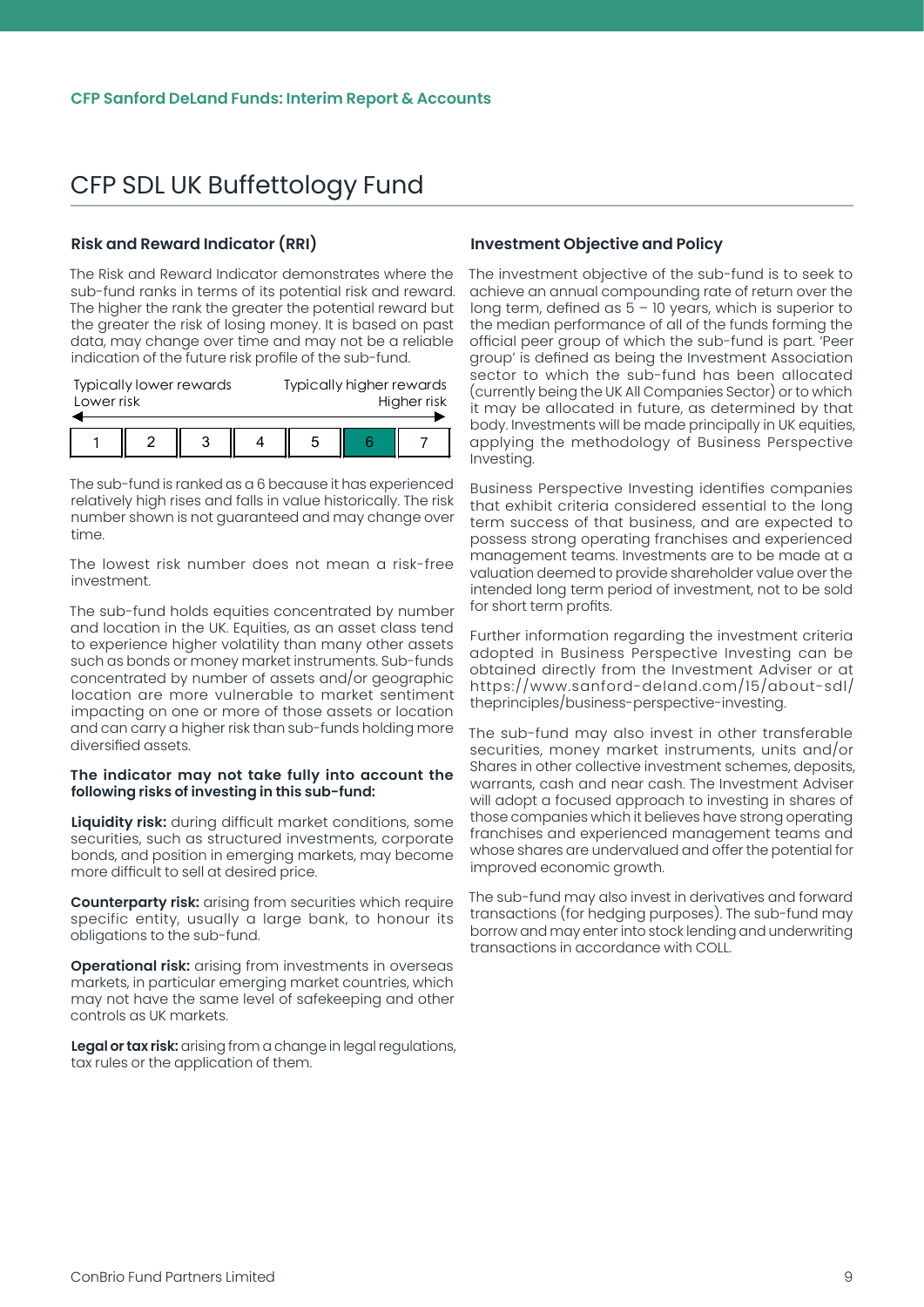#### <span id="page-10-0"></span>**Performance**

The sub-fund's General Income (I) Class share price rose by 18.4% from 352.97p at the close on 26 February 2021 to an all-time high of 418.00p on 31 August 2021. The General Accumulation (J) Class share price gained 18.6% from 141.56p to an all-time high of 167.93p over the same period. This compared to an 11.0% rise in the UK stock market. The sub-fund outperformed its benchmark in four of the six discrete months of the half-year. Measured on a total return basis, with dividends reinvested, the I Class share price rose by 18.6% compared to a gain of 14.6% for the sub-fund's peer group, the IA UK All Companies sector. The share price recorded a low of 348.83p on 8 March.

At the end of the six-month period, FE Trustnet ranked the sub-fund 116th out of 249 funds in the IA UK All Companies sector over one year, 21st out of 238 over three years, 6th out of 226 over five years and 1st out of 197 since inception on 28 March 2011. Lipper, Morningstar and FE Trustnet currently award the sub-fund a 5 out of 5 rating. The sub-fund retained its inclusion in the Investors Chronicle Top 100 funds cohort and RSM also includes UK Buffettology in its list of Rated Funds. The sub-fund is also included in Interactive Investor's Super60 group of recommended funds.

#### **Investment Review**

The main characteristic of the review period was an end to the rotation from quality-growth companies (such as we endeavour to own in UK Buffettology) to so-called value stocks (what I prefer to call a dash for trash). This trade began following 'vaccine Monday' in November 2020 and continued through the first quarter of the calendar year. The roster of sectors leading the market at this time – banking, insurance, metals, mining, food & drug retailers and oil & gas – reads like a Who's Who of everything we don't invest in. The trend came to an abrupt halt in April. Having been neglected by investors during the rotation, whilst continuing to deliver good operational performances, there was a bit of a catch-up that then ensued in the share prices of some of our investee companies.

After the hyperactive investment activity of the previous 12 months, matters returned to a more normal pattern. In March, the decision was taken to dispose of our entire holding in Provident Financial. Let me start with a bit of history on this investment. We had sold out of our original holding, first bought in November 2012, during 2017 on concerns about the attempt to transition the business model in home collected credit. As a result, we booked a tidy profit and avoided the catastrophic collapse in the share price when our concerns became reality. The mistake was re-entering at much lower prices in the belief that the new team brought in would steady the ship. A shocker of an update in the middle of March provoked a sharp fall in the share price. On consideration of the multiple issues raised by the announcement, I took the

decision to liquidate the entire holding. Consequently, we gave back all our earlier profit and some. Also in the first half, we lost another one of our earliest investments, namely Scapa Group, which had been owned since May 2011. Scapa accepted a 215p per share cash offer from Schweitzer-Morduit International, a US industrial company. This completed during April.

On the other side of the ledger, we added Darktrace to the portfolio on its Initial Public Offering in late April. This is the first time that Buffettology has participated in an IPO because, usually, there is not enough financial track record or time to undertake proper research on these issues. However, Darktrace is a business I have known and watched for several years now, having become acquainted with it by virtue of research on the market for the assurance division of NCC Group, which we have also owned since May 2011. It is the world's first 'cyber AI' company, having been founded in Cambridge 2013 by the combination of cyber experts working on national security with mathematicians with an interest in machine learning. The company's AI Immune System Approach is self-learning, providing a surgical response to a breach at machine speed. This is the key differentiator and where the IP and economic moat lies. The analogy here is the human immune system which learns what is normal and what is abnormal and acts accordingly. A notable client list counts Siemens, Vodafone, Coca-Cola among 4,500+ customers in 110 countries, with North America the main overseas market. Though yet to move into reported profitability, the business is cash positive because of its favourable working capital cycle and is in no need of fresh capital to attain profitability. In all other respects, it ticks all the Business Perspective Investing boxes and has been a phenomenal performer post-IPO to date.

Alongside the investment performance, there was a net inflow of funds totalling £38.6m during the semester. This meant that the size of the sub-fund grew from £1,503m to £1,828m. Net deployment of capital, as referred to above, was £21.2m. At the end of August, cash accounted for 8.1% of the sub-fund's net asset value, down from 8.4% at the start of the period. With the hangover from last year's hyperactivity, the portfolio turnover figure calculated on a rolling 12-month moving average basis is still a very high 12.5%. This should continue to moderate as we move through the second half.

Of the 31 companies currently comprising the portfolio, there were 24 gainers and 7 losers over the six-month period. The strongest performers were Liontrust Asset Management (share price up by 87.6%), Darktrace up by 81.0% on average book cost, Focusrite (+63.0%) and Dechra Pharmaceuticals (+52.4%). There were 16 other double-digit and four single-digit risers. The worst performers were JET2 PLC (share price down by 21.3%), London Stock Exchange Group (-17.8%) and HomeServe (-11.0%). There were four other single-digit fallers.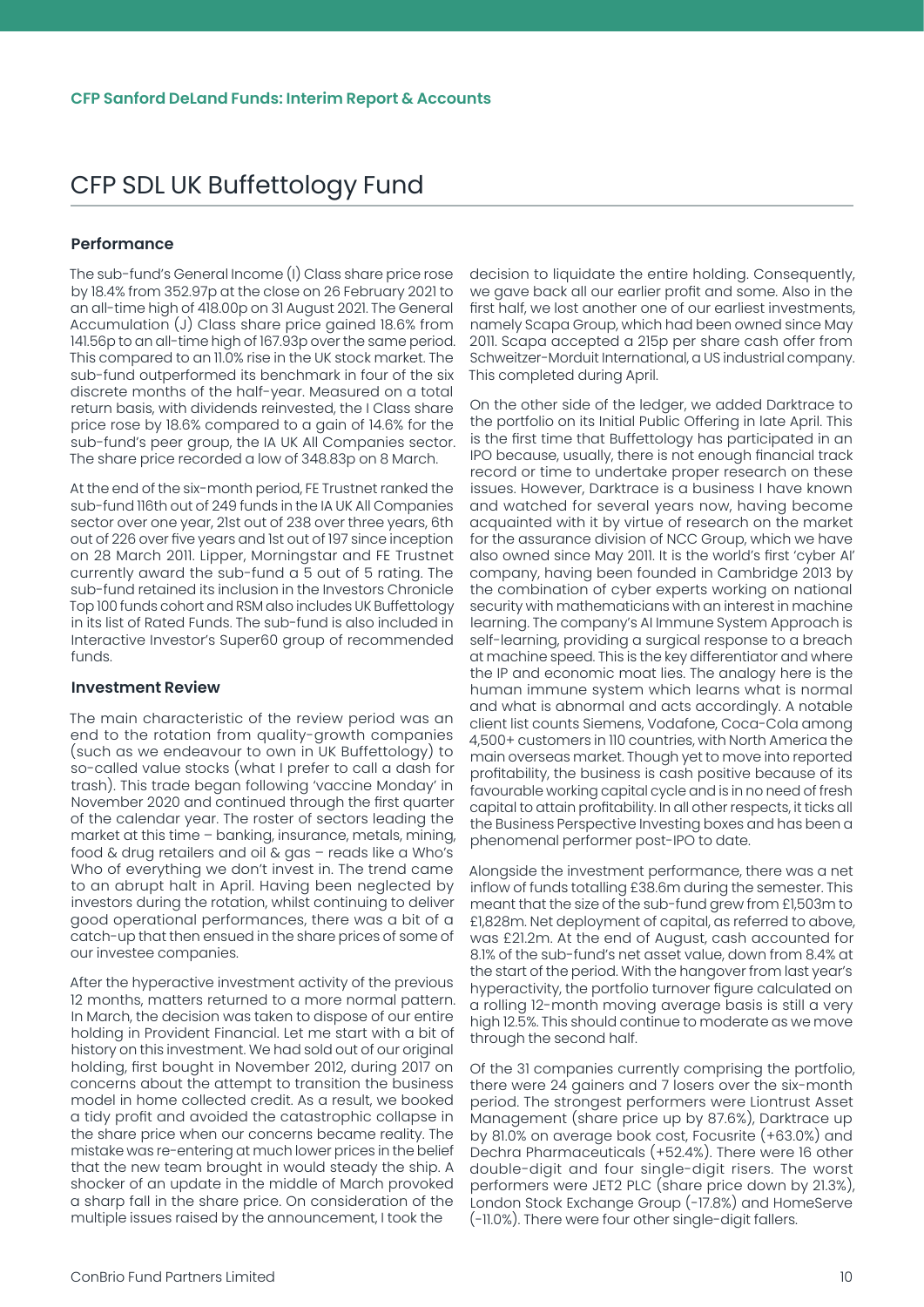<span id="page-11-0"></span>At the year-end, in terms of banding by market capitalisation, we have the following. Seven companies above £10bn representing 19.3% of the portfolio, 14 between £1bn-10bn making up a further 50.3%, 3 between £500m-1bn making up 7.4% and 7 under £500m making up 14.9%. The remaining 8.1% was cash as mentioned above.

#### **Outlook**

My current concern is inflation that centres around supply side issues, not demand. We are witnessing supply chain issues. As economies locked down, productive capacity was switched off and stocking levels fell. As the attempt to unlock has got underway, firms are now facing a shortage of essential components. Commodity dependent components, e.g., semiconductors, are now in short supply. This, in turn, is pushing prices up and contributing to production delays. We have already seen some profit warnings where this was the central issue. Warnings are something I expect rather more of as we head into autumn and winter.

Meanwhile, stock markets drive higher and higher, climbing this wall of worry. I firmly believe that we need a healthy correction in asset markets. That way the market can establish a base for (hopefully) the next leg upwards. Asset price inflation is very firmly with us, aided and abetted by the loosest monetary conditions in generations. It's a dangerous cocktail.

We always seek to reassure investors that our focus on pricing power is what will protect our investee companies. After all, if you can't pass on rising input costs in the form of higher prices for your goods or service, you are really caught in the crosshairs. So, it is always a puzzle to me when people talk about commodity businesses as being somehow inflation proof. It's a nonsense of course. But there is another angle to this. Our favourite businesses are asset light. They often rely on, for example, proprietary technology, patented IPR or human capital for their economic advantage. In the 1970s, many asset-heavy businesses came to grief. The inflationary cycle meant that productive assets were having to be replaced at much higher than historic cost and therefore the historic depreciation charge had under provided for their replacement.

We think the portfolio is well placed and positioned for such an eventuality. But as the Prussian General, Helmuth von Molte said, "No plan survives first contact with the enemy"! Time will tell.

#### **Sanford DeLand Asset Management Ltd**

16 September 2021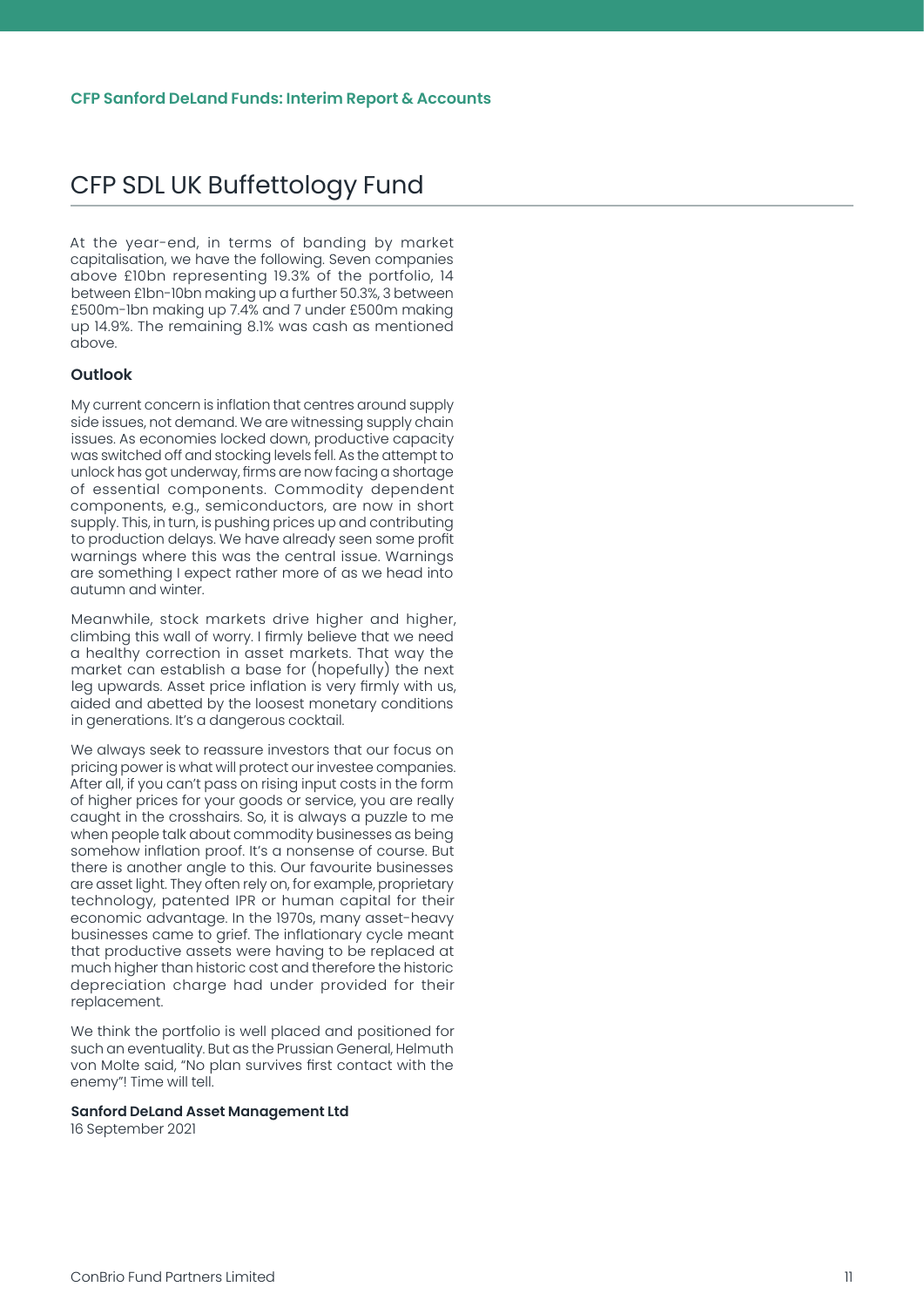#### <span id="page-12-0"></span>**Top Ten Purchases and Total Sales during the period were as follows:**

| <b>Purchases</b>                         | Cost<br>£'000 | <b>Sales</b>                         | <b>Proceeds</b><br>£'000 |
|------------------------------------------|---------------|--------------------------------------|--------------------------|
| Darktrace                                | 31,846        | Scapa Group                          | 32,519                   |
| <b>NCC Group</b>                         | 6,500         | <b>Provident Financial</b>           | 15,369                   |
| Rotork                                   | 3,085         | <b>NCC Group</b>                     | 3,250                    |
| Hargreaves Lansdown                      | 3,074         | <b>AG Barr</b>                       | 1,313                    |
| Team17 Group                             | 3,036         | Focusrite                            | 1,162                    |
| JET2 PLC                                 | 2,984         | James Halstead                       | 775                      |
| <b>RWS Holdings</b>                      | 2,889         |                                      |                          |
| Trifast                                  | 2,867         |                                      |                          |
| Rollins                                  | 2,866         |                                      |                          |
| Games Workshop Group                     | 2,861         |                                      |                          |
| <b>Total purchases during the period</b> | 75,575        | <b>Total sales during the period</b> | 54,388                   |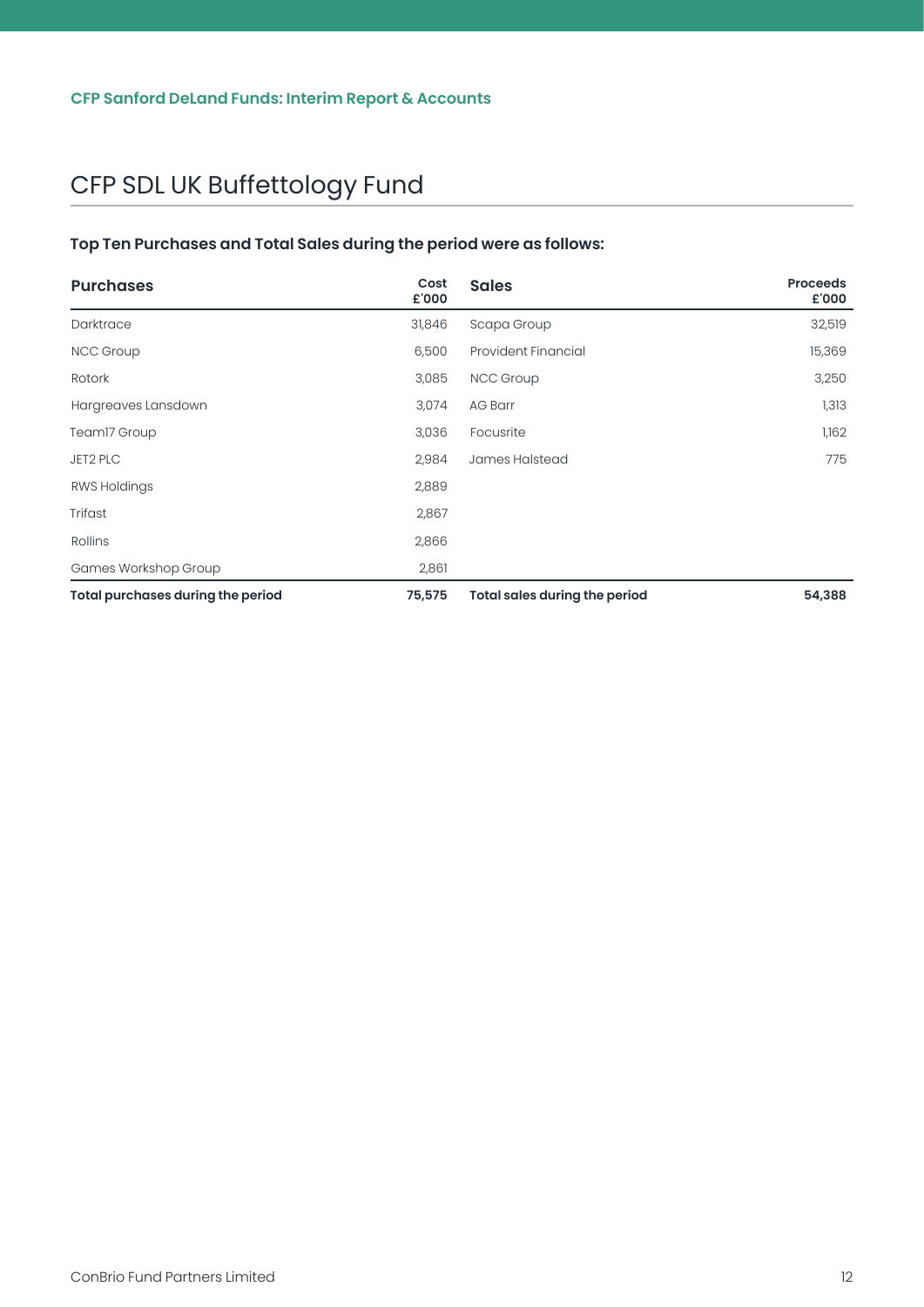#### <span id="page-13-0"></span>**Portfolio of Investments**

As at 31 August 2021

| <b>Holding</b> | Investment                                                 | <b>Market Value</b><br>£'000 | <b>Total Value of</b><br>Sub-fund % |
|----------------|------------------------------------------------------------|------------------------------|-------------------------------------|
|                | <b>BASIC MATERIALS 5.91% (7.40%)</b>                       |                              |                                     |
|                | <b>Chemicals 5.91% (7.40%)</b>                             |                              |                                     |
| 720,000        | Croda International PLC                                    | 65,851                       | 3.62                                |
| 1,575,000      | Victrex                                                    | 41,706                       | 2.29                                |
|                |                                                            | 107,557                      | 5.91                                |
|                | <b>CONSUMER GOODS 6.04% (6.56%)</b>                        |                              |                                     |
|                | <b>Beverages 3.91% (4.10%)</b>                             |                              |                                     |
| 5,165,000      | <b>AG Barr</b>                                             | 28,717                       | 1.58                                |
| 1,215,000      | Diageo                                                     | 42,446                       | 2.33                                |
|                |                                                            | 71,163                       | 3.91                                |
|                | Household Goods & Home Construction 2.13% (2.46%)          |                              |                                     |
| 4,660,000      | MJ Gleeson                                                 | 38,771                       | 2.13                                |
|                |                                                            | 38,771                       | 2.13                                |
|                |                                                            | 109,934                      | 6.04                                |
|                | <b>CONSUMER SERVICES 19.94% (19.35%)</b>                   |                              |                                     |
|                | Media 2.37% (2.24%)                                        |                              |                                     |
| 1,975,000      | <b>RELX PLC</b>                                            | 43,075                       | 2.37                                |
|                |                                                            | 43,075                       | 2.37                                |
|                | <b>Travel &amp; Leisure &amp; Catering 17.57% (17.11%)</b> |                              |                                     |
| 7,125,000      | Focusrite*                                                 | 122,550                      | 6.73                                |
| 1,245,000      | Games Workshop Group                                       | 144,047                      | 7.91                                |
| 4,625,000      | JET2 PLC*                                                  | 53,349                       | 2.93                                |
|                |                                                            | 319,946                      | 17.57                               |
|                |                                                            | 363,021                      | 19.94                               |
|                | <b>FINANCIALS 13.76% (14.19%)</b>                          |                              |                                     |
|                | Financial Services 11.17% (11.71%)                         |                              |                                     |
| 2,115,000      | Hargreaves Lansdown                                        | 31,894                       | 1.75                                |
| 5,140,000      | Liontrust Asset Management                                 | 120,533                      | 6.62                                |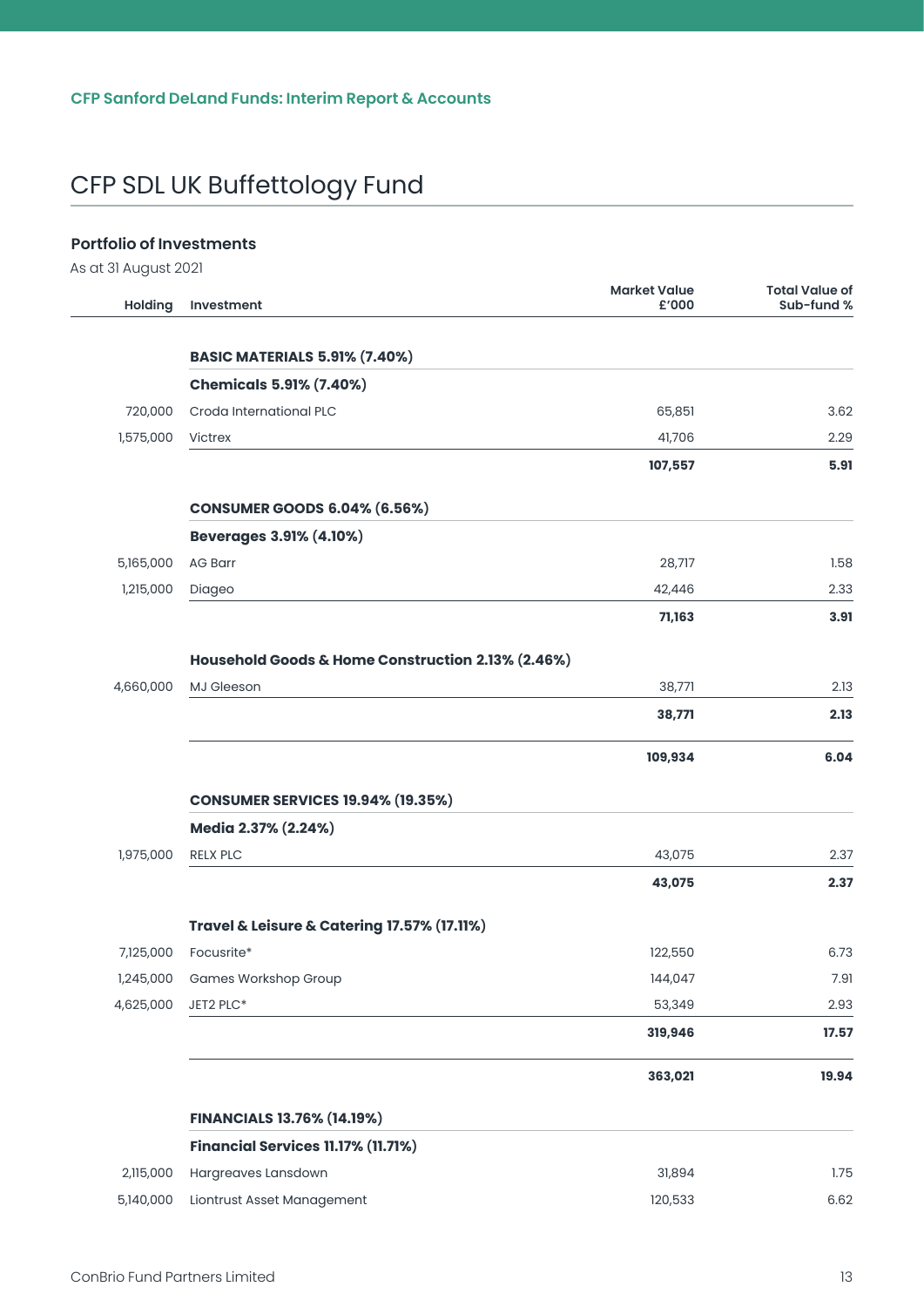#### **Portfolio of Investments**

| <b>Holding</b> | Investment                                        | <b>Market Value</b><br>£'000 | <b>Total Value of</b><br>Sub-fund % |
|----------------|---------------------------------------------------|------------------------------|-------------------------------------|
| 640,000        | London Stock Exchange Group                       | 50,919                       | 2.80                                |
|                |                                                   | 203,346                      | 11.17                               |
|                | <b>Non-Life Insurance 2.59% (2.48%)</b>           |                              |                                     |
| 151            | Berkshire Hathaway                                | 47,151                       | 2.59                                |
|                |                                                   | 47,151                       | 2.59                                |
|                |                                                   | 250,497                      | 13.76                               |
|                | <b>HEALTH CARE 6.45% (6.18%)</b>                  |                              |                                     |
|                | Pharmaceuticals & Biotechnology 6.45% (6.18%)     |                              |                                     |
| 1,040,000      | Bioventix*                                        | 43,056                       | 2.37                                |
| 1,420,000      | Dechra Pharmaceuticals                            | 74,337                       | 4.08                                |
|                |                                                   | 117,393                      | 6.45                                |
|                | <b>INDUSTRIALS 20.94% (22.27%)</b>                |                              |                                     |
|                | <b>Construction &amp; Materials 2.48% (2.66%)</b> |                              |                                     |
| 7,995,000      | James Halstead*                                   | 45,092                       | 2.48                                |
|                |                                                   | 45,092                       | 2.48                                |
|                | Industrial Engineering 6.91% (8.00%)              |                              |                                     |
| 2,965,000      | AB Dynamics*                                      | 53,370                       | 2.93                                |
| 12,875,000     | Rotork                                            | 42,951                       | 2.36                                |
| 20,100,000     | Trifast                                           | 29,547                       | 1.62                                |
|                |                                                   | 125,868                      | 6.91                                |
|                | <b>Support Services 11.55% (11.61%)</b>           |                              |                                     |
| 1,610,000      | Experian                                          | 51,568                       | 2.83                                |
| 2,930,000      | HomeServe                                         | 27,454                       | 1.51                                |
| 4,225,000      | PayPoint PLC                                      | 29,913                       | 1.64                                |
| 1,825,000      | Rollins                                           | 51,573                       | 2.83                                |
| 7,675,000      | RWS Holdings*                                     | 49,811                       | 2.74                                |
|                |                                                   | 210,319                      | 11.55                               |
|                |                                                   | 381,279                      | 20.94                               |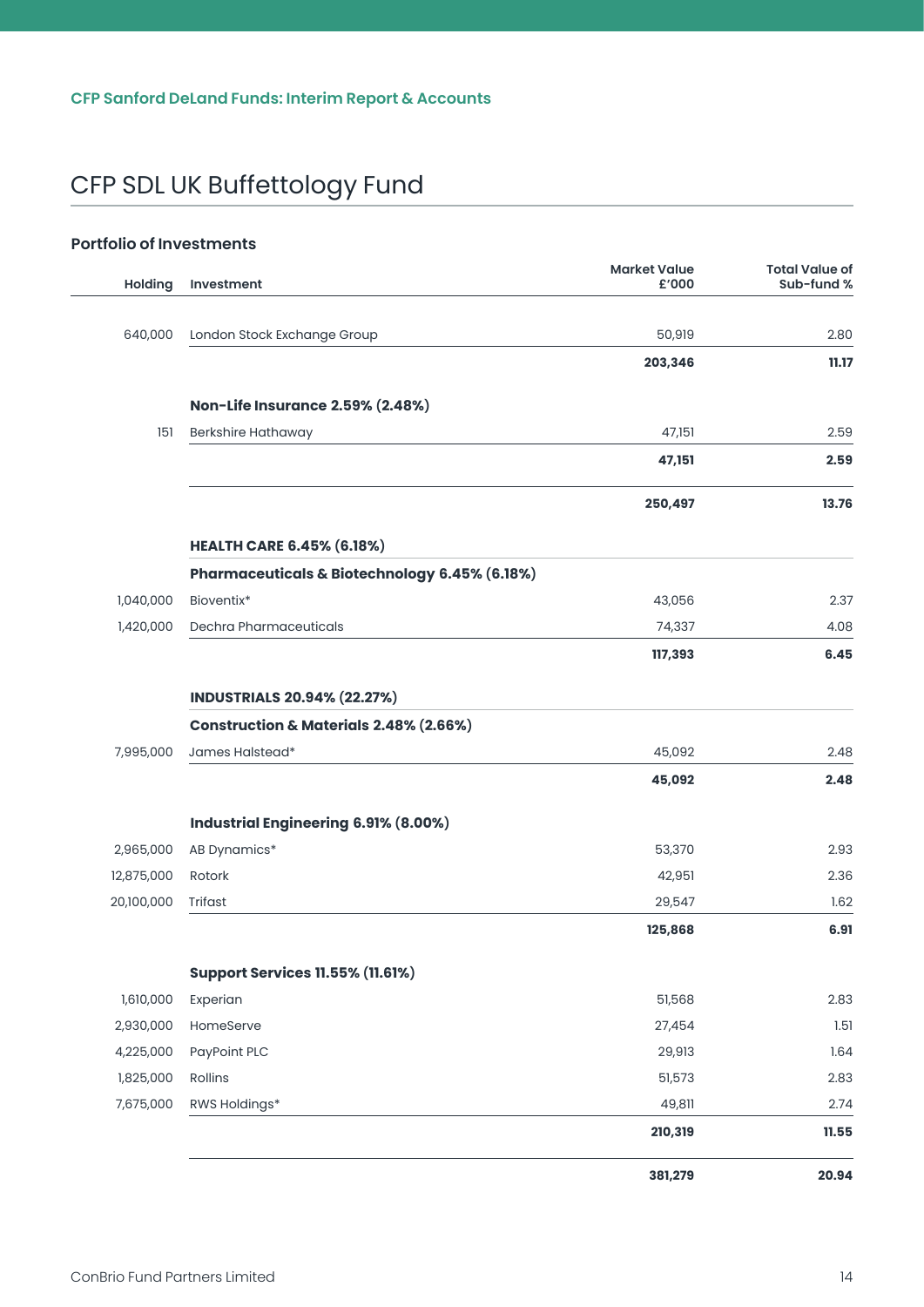#### **Portfolio of Investments**

 $\overline{a}$ 

| Holding    | Investment                                    | <b>Market Value</b><br>£'000 | <b>Total Value of</b><br>Sub-fund % |
|------------|-----------------------------------------------|------------------------------|-------------------------------------|
|            | <b>TECHNOLOGY 18.99% (15.60%)</b>             |                              |                                     |
|            | Software & Computer Services 16.74% (12.94%)  |                              |                                     |
| 1,800,000  | Craneware*                                    | 42,840                       | 2.35                                |
| 9,000,000  | Darktrace                                     | 55,620                       | 3.06                                |
| 19,750,000 | NCC Group                                     | 63,694                       | 3.50                                |
| 14,450,000 | <b>RM PLC</b>                                 | 34,680                       | 1.91                                |
| 3,410,000  | Softcat PLC                                   | 72,087                       | 3.96                                |
| 4,525,000  | Team17 Group*                                 | 35,748                       | 1.96                                |
|            |                                               | 304,669                      | 16.74                               |
|            | Technology Hardware & Equipment 2.25% (2.66%) |                              |                                     |
| 8,729,000  | Quartix Holdings*                             | 41,026                       | 2.25                                |
|            |                                               | 41,026                       | 2.25                                |
|            |                                               | 345,695                      | 18.99                               |
|            | <b>Total Value of Investments</b>             | 1,675,376                    | 92.03                               |
|            | <b>Net Other Assets</b>                       | 145,144                      | 7.97                                |
|            | <b>Total Net Assets</b>                       | 1,820,520                    | 100.00                              |

Figures in brackets represent sector distribution at 28 February 2021.

Securities are admitted to an official stock exchange listing or traded on another regulated market unless otherwise stated.

\* AIM listed securities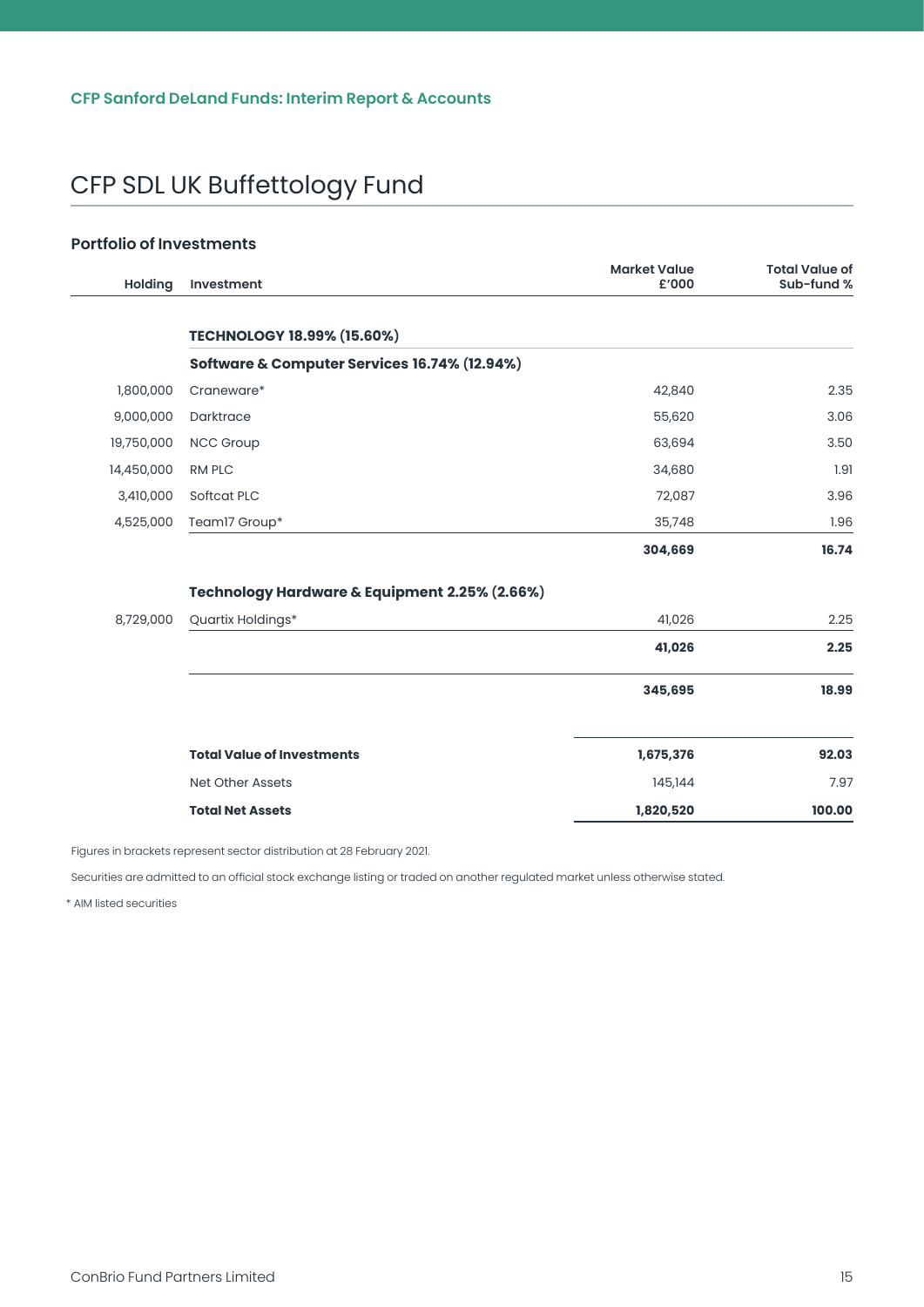#### <span id="page-16-0"></span>**Statement of Total Return**

For the period ended 31 August 2021

|                                                                                 | 31/08/2021 |         |          | 31/08/2020 |
|---------------------------------------------------------------------------------|------------|---------|----------|------------|
|                                                                                 | £'000      | £'000   | £'000    | £'000      |
| <b>Income</b>                                                                   |            |         |          |            |
| Net capital gains                                                               |            | 290,468 |          | 24,982     |
| Revenue                                                                         | 13,238     |         | 8,903    |            |
| <b>Expenses</b>                                                                 | (9,565)    |         | (7, 427) |            |
| Net revenue before taxation                                                     | 3,673      |         | 1,476    |            |
| Taxation                                                                        | (30)       |         |          |            |
| Net revenue after taxation                                                      |            | 3,643   |          | 1,476      |
| <b>Total return before distributions</b>                                        |            | 294,111 |          | 26,458     |
| <b>Distributions</b>                                                            |            | (3,643) |          | (1,476)    |
| Change in net assets attributable to shareholders<br>from investment activities |            | 290,468 |          | 24,982     |

#### **Statement of Change in Net Assets Attributable to Shareholders**

For the period ended 31 August 2021

|                                                                                 | 31/08/2021 |            |            | 31/08/2020 |
|---------------------------------------------------------------------------------|------------|------------|------------|------------|
|                                                                                 | £'000      | £'000      | £'000      | £'000      |
| Opening net assets attributable to shareholders                                 |            | 1,489,566* |            | 1,318,433  |
| Amounts received on creation of shares                                          | 146,857    |            | 305,014    |            |
| Amounts paid on cancellation of shares                                          | (108, 342) |            | (296, 727) |            |
|                                                                                 |            | 38,515     |            | 8,287      |
| Change in net assets attributable to shareholders<br>from investment activities |            | 290,468    |            | 24,982     |
| Retained distribution on accumulation shares                                    |            | 1,971      |            | 747        |
| Closing net assets attributable to shareholders                                 |            | 1,820,520  |            | 1,352,449  |

\* The net assets for the current period do not equal the closing net assets for the comparative period as they are not consecutive periods.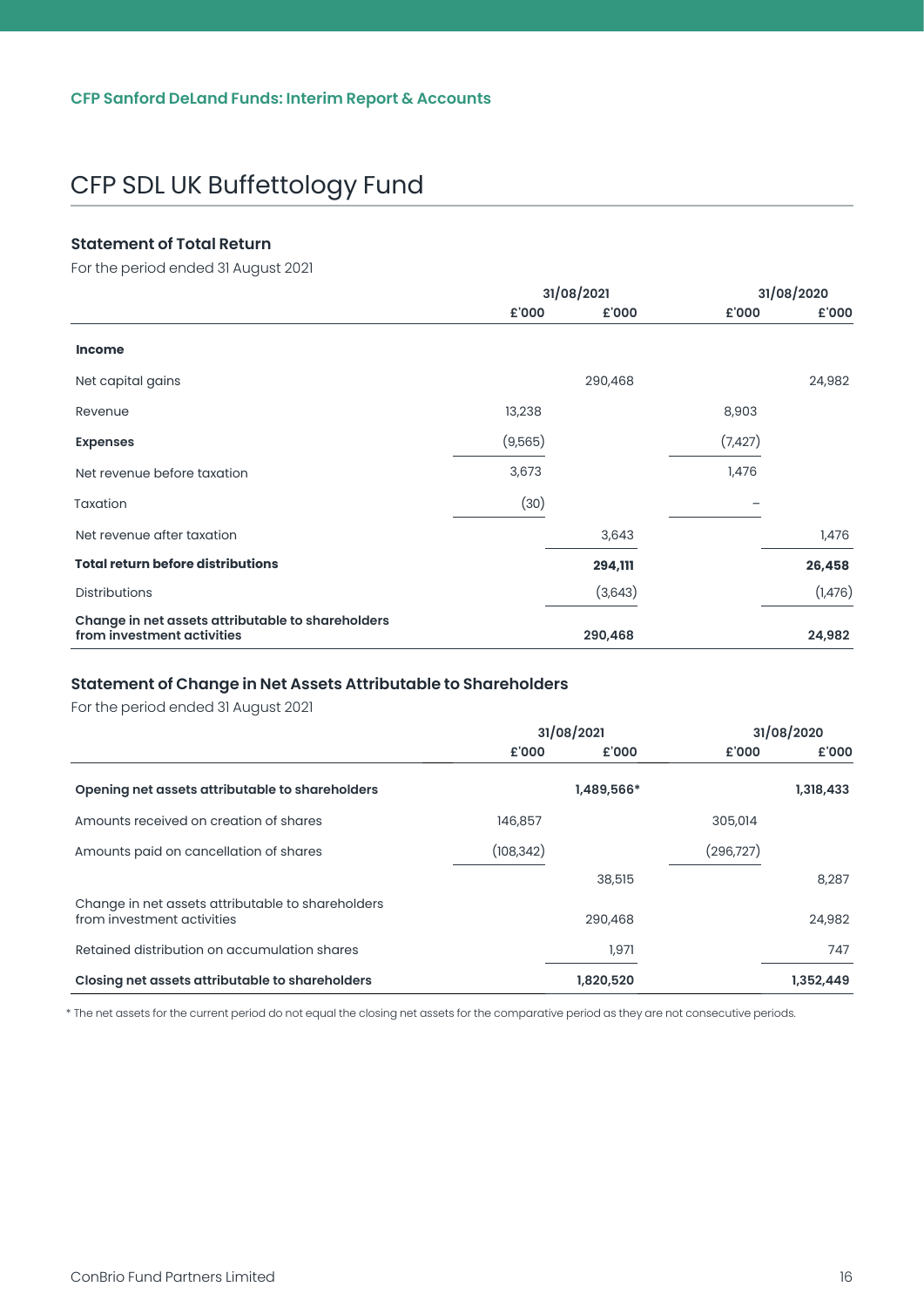#### <span id="page-17-0"></span>**Balance Sheet**

As at 31 August 2021

|                                         | 31/08/2021 |           |
|-----------------------------------------|------------|-----------|
|                                         | £'000      | £'000     |
| <b>Assets</b>                           |            |           |
| Investment assets                       | 1,675,376  | 1,363,717 |
| Debtors                                 | 4,119      | 7,797     |
| Cash and bank balances                  | 146,339    | 120,552   |
| <b>Total assets</b>                     | 1,825,834  | 1,492,066 |
| <b>Liabilities</b>                      |            |           |
| Creditors                               | (3,594)    | (1,257)   |
| Distribution payable on income shares   | (1,720)    | (1, 243)  |
| <b>Total liabilities</b>                | (5, 314)   | (2,500)   |
| Net assets attributable to shareholders | 1,820,520  | 1,489,566 |

#### **Summary of Material Portfolio Changes**

For the period ended 31 August 2021

|                           | 31/08/2021<br>£'000 | 31/08/2020<br>£'000 |
|---------------------------|---------------------|---------------------|
| Total purchases in period | 75,575              | 100,852             |
| Total sales in period     | 54,388              | 34,363              |

On behalf of ConBrio Fund Partners Limited

**Richard Slattery-Vickers** Director (of the ACD)

29 October 2021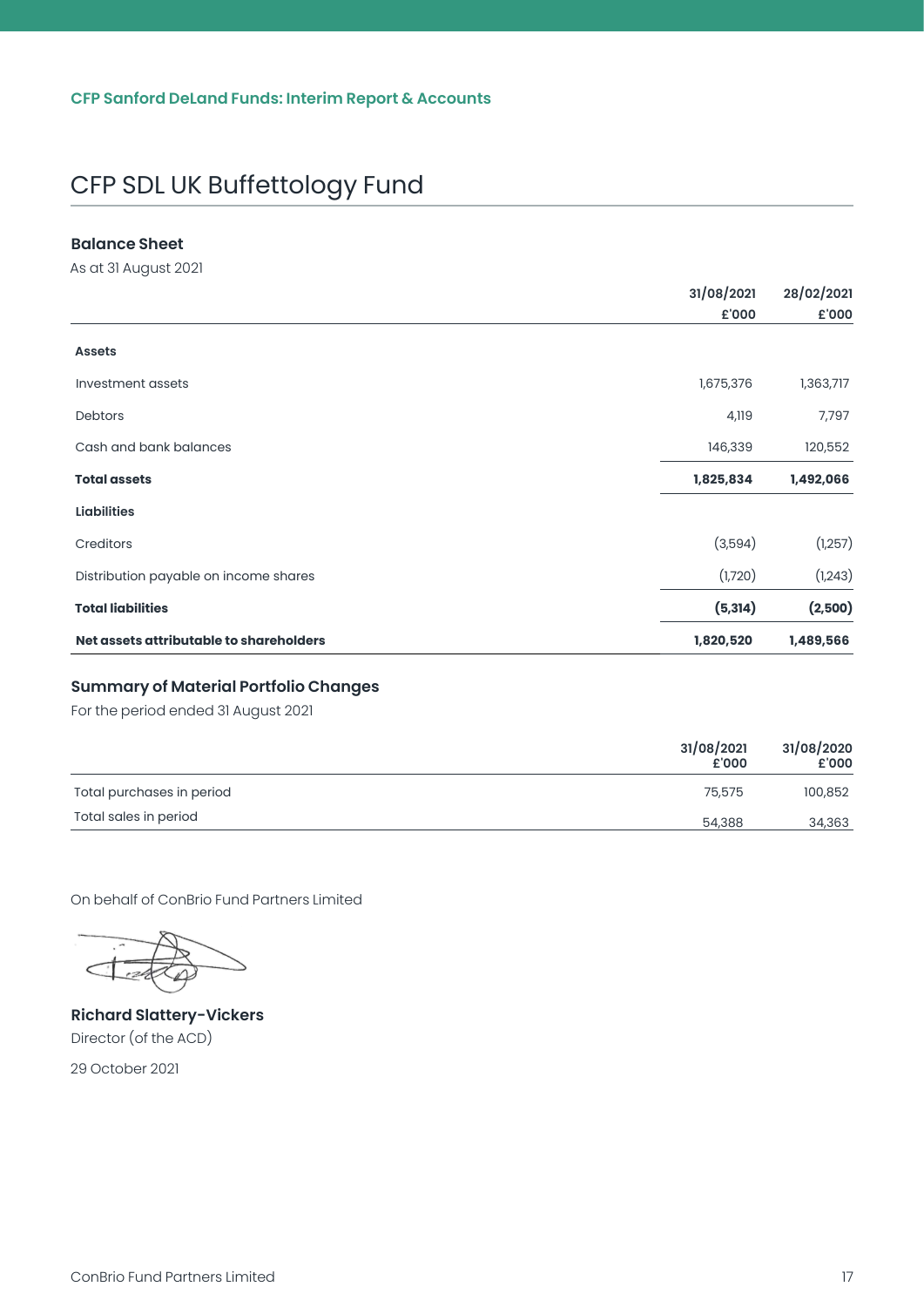#### <span id="page-18-0"></span>**Notes to the Financial Statements**

#### **1. Accounting Policies**

The interim financial statements have been prepared under the historical cost convention, as modified by the revaluation of investments and in accordance with the Statement of Recommended Practice "Financial Statements of Authorised Funds", issued by The lnvestment Association in May 2014, the Financial Conduct Authority's Collective lnvestment Schemes Sourcebook and the Instrument of Incorporation.

#### **Distribution Tables**

#### **Interim Dividend Distribution In Pence Per Share 31/08/2021**

#### **General Income Shares**

|         |            |                          | <b>Distribution Paid</b> | <b>Distribution Paid</b> |
|---------|------------|--------------------------|--------------------------|--------------------------|
|         | Net Income | <b>Equalisation</b>      | 31/10/2021               | 31/10/2020               |
| Group 1 | 0.8436     | $\overline{\phantom{0}}$ | 0.8436                   | 0.3355                   |
| Group 2 | 0.3669     | 0.4767                   | 0.8436                   | 0.3355                   |

#### **General Accumulation Shares**

|         |            |                     | <b>Distribution Paid</b> | <b>Distribution Paid</b> |
|---------|------------|---------------------|--------------------------|--------------------------|
|         | Net Income | <b>Equalisation</b> | 31/10/2021               | 31/10/2020               |
| Group 1 | 0.3397     | -                   | 0.3397                   | 0.1413                   |
| Group 2 | 0.1356     | 0.2041              | 0.3397                   | 0.1413                   |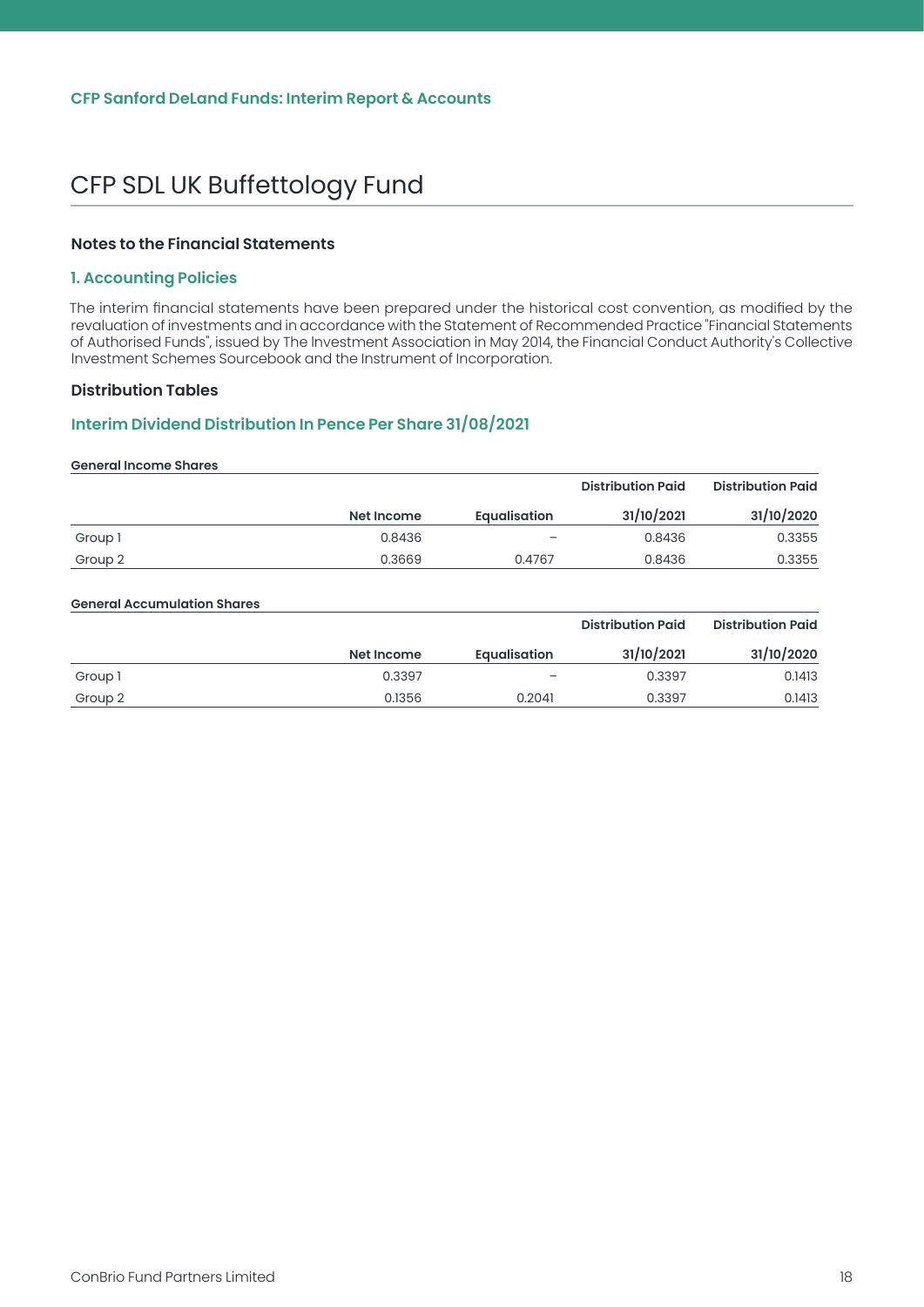#### <span id="page-19-0"></span>**Sub-fund information**

The Comparative Tables on pages 20 and 21 give the performance of each active share class in the sub-fund.

The 'Total return after operating charges' disclosed in the Comparative Table is calculated as the return after operating charges per share divided by the opening net asset value per share. It differs from the sub-fund's performance disclosed in the Manager's report which is calculated based on the latest published price.

Portfolio transaction costs are incurred when investments are bought or sold by a sub-fund in order to achieve the investment objective. These transaction costs affect an investor in different ways depending on whether they are joining, leaving or continuing with their investment in the sub-fund.

In addition, there are indirect portfolio transaction costs arising from the 'dealing spread' – the difference between the buying and selling prices of underlying investments in portfolio. Unlike shares whereby broker commissions and stamp duty are paid by the sub-fund on each transaction, other types of investments (such as collective investment schemes, bonds, money instruments, derivatives) do not have separately identifiable transaction costs; these costs form part of the dealing spread. Dealing spreads vary considerably depending on the transaction value and money market sentiment.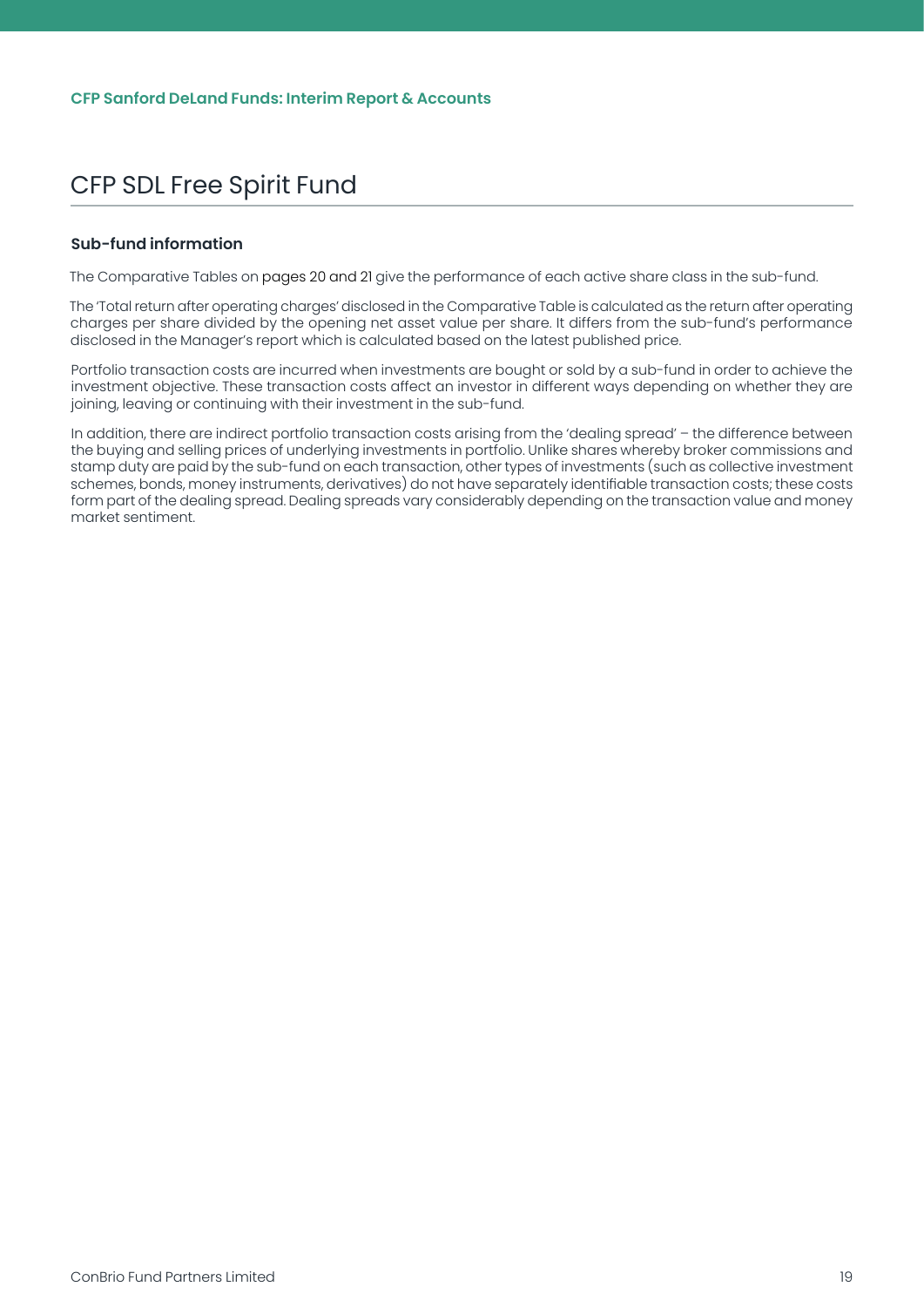#### <span id="page-20-0"></span>**Comparative Tables**

For the financial period ended 31 August 2021

#### **General Income Shares**

|                                       | 31/08/2021 | 28/02/2021                                            | 28/02/2020 |
|---------------------------------------|------------|-------------------------------------------------------|------------|
|                                       |            | (pence per share) (pence per share) (pence per share) |            |
| Change in net asset value per share   |            |                                                       |            |
| Opening net asset value per share     | 163.03     | 136.21                                                | 118.85     |
| Return before operating charges*      | 32.73      | 28.21                                                 | 20.37      |
| Operating charges*                    | (1.04)     | (1.99)                                                | (2.26)     |
| Return after operating charges*       | 31.69      | 26.82                                                 | 18.11      |
| Distributions on income shares        | (0.68)     |                                                       | (0.75)     |
| Closing net asset value per share     | 194.04     | 163.03                                                | 136.21     |
| After transaction costs**:            | 0.22       | 1.20                                                  | 0.19       |
| Performance                           |            |                                                       |            |
| Total return after operating charges* | 19.44%     | 19.69%                                                | 15.23%     |
| <b>Other Information</b>              |            |                                                       |            |
| Closing net asset value $(E'000)$     | 31,288     | 16,168                                                | 1,237      |
| Closing number of shares              | 16,125,095 | 9,917,273                                             | 907,877    |
| Operating charges*                    | 1.13%      | 1.27%                                                 | 1.72%      |
| Direct transaction costs**            | 0.12%      | 0.76%                                                 | 0.03%      |
| <b>Prices</b>                         |            |                                                       |            |
| Highest share price                   | 195.78     | 173.99                                                | 149.38     |
| Lowest share price                    | 164.88     | 103.55                                                | 117.97     |

\* Operating charge, otherwise known as the Ongoing Charge Figure ("OCF") is the ratio of the sub-fund's total disclosable costs (excluding overdraft interest) to the average net assets of the sub-fund. The OCF is intended to provide a reliable figure which gives the most accuratemeasure of what it costs to invest in a sub-fund and is calculated based on the last year's figures.

\*\* Direct transaction costs are stated after deducting the proportion of the amounts collected from dilution adjustments or dilution levies that relateto direct transaction costs. A negative transaction costs figure might arise where there is a timing difference between inflows and the settlement of the resultant purchases.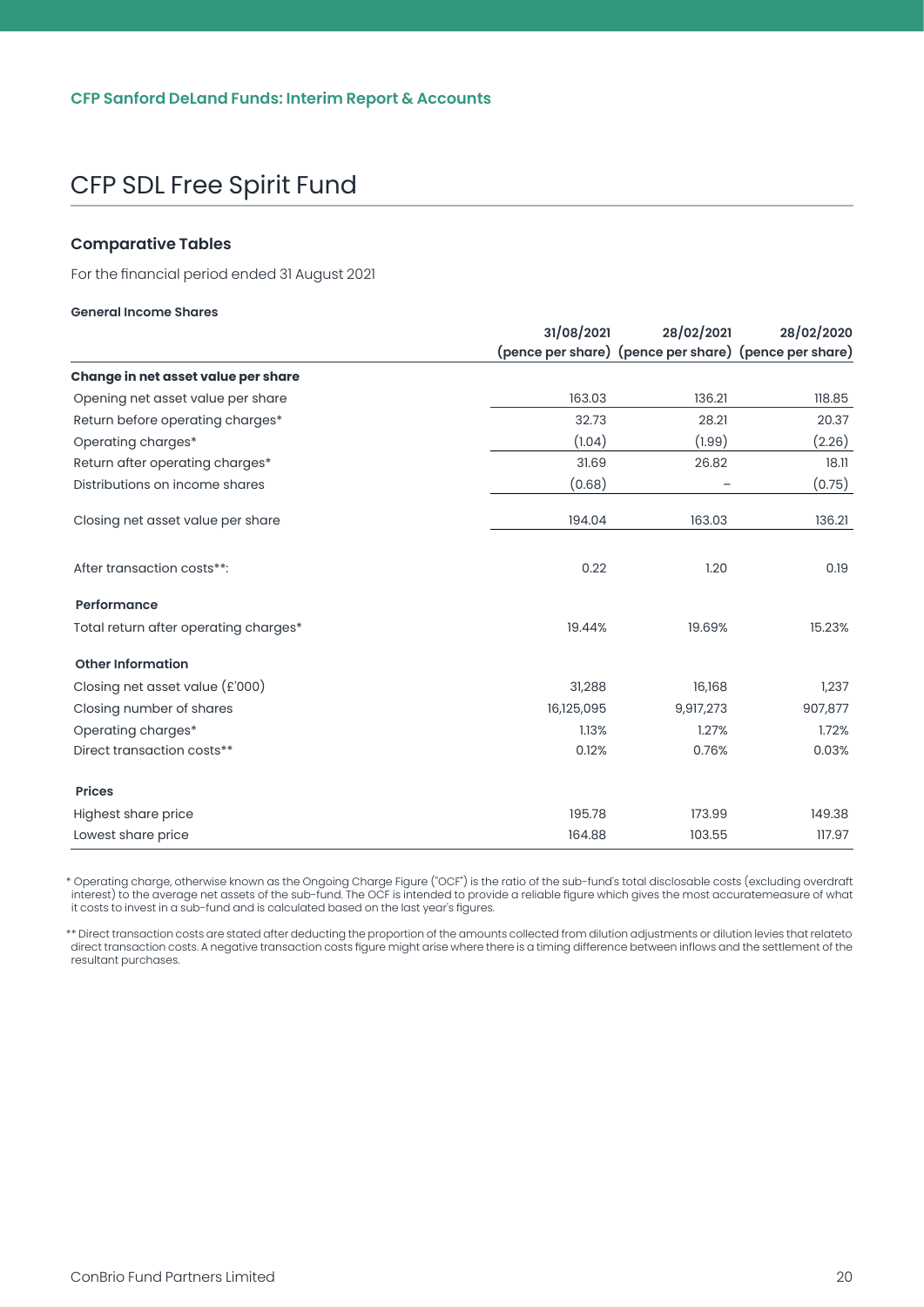#### **General Accumulation Shares**

|                                              | 31/08/2021 | 28/02/2021                                            | 28/02/2020 |
|----------------------------------------------|------------|-------------------------------------------------------|------------|
|                                              |            | (pence per share) (pence per share) (pence per share) |            |
| Change in net asset value per share          |            |                                                       |            |
| Opening net asset value per share            | 165.19     | 138.02                                                | 118.52     |
| Return before operating charges*             | 33.17      | 29.17                                                 | 21.68      |
| Operating charges*                           | (1.06)     | (2.00)                                                | (2.18)     |
| Return after operating charges*              | 32.11      | 27.17                                                 | 19.50      |
| Distributions on accumulation shares         | (0.68)     |                                                       | (0.75)     |
| Retained distribution on accumulation shares | 0.68       |                                                       | 0.75       |
| Closing net asset value per share            | 197.30     | 165.19                                                | 138.02     |
| After transaction costs**:                   | 0.22       | 1.21                                                  | 0.16       |
| Performance                                  |            |                                                       |            |
| Total return after operating charges*        | 19.44%     | 19.69%                                                | 16.45%     |
| <b>Other Information</b>                     |            |                                                       |            |
| Closing net asset value $(E'000)$            | 98,873     | 57,380                                                | 6,574      |
| Closing number of shares                     | 50,112,665 | 34,734,560                                            | 4,762,965  |
| Operating charges*                           | 1.13%      | 1.26%                                                 | 1.67%      |
| Direct transaction costs**                   | 0.12%      | 0.76%                                                 | 0.03%      |
| <b>Prices</b>                                |            |                                                       |            |
| Highest share price                          | 198.38     | 176.30                                                | 151.36     |
| Lowest share price                           | 167.07     | 104.93                                                | 118.84     |

\* Operating charge, otherwise known as the Ongoing Charge Figure ("OCF") is the ratio of the sub-fund's total disclosable costs (excluding overdraft interest) to the average net assets of the sub-fund. The OCF is intended to provide a reliable figure which gives the most accuratemeasure of what<br>it costs to invest in a sub-fund and is calculated based on the last year's

\*\* Direct transaction costs are stated after deducting the proportion of the amounts collected from dilution adjustments or dilution levies that relateto direct transaction costs. A negative transaction costs figure might arise where there is a timing difference between inflows and the settlement of the resultant purchases.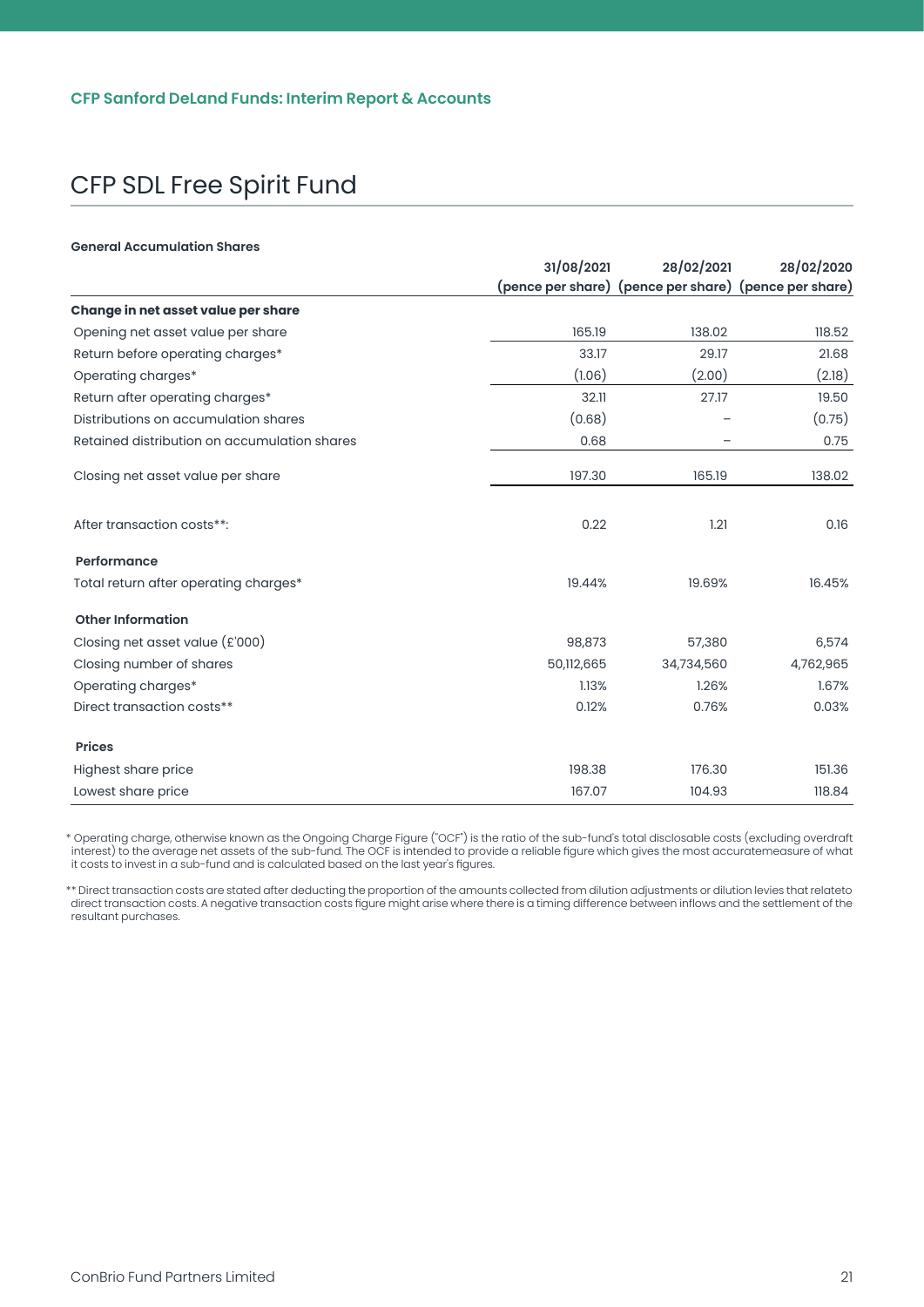#### <span id="page-22-0"></span>**Risk and Reward Indicator (RRI)**

The Risk and Reward lndicator demonstrates where the sub-fund ranks in terms of its potential risk and reward. The higher the rank the greater the potential reward but the greater the risk of losing money. lt is based on past data, may change over time and may not be a reliable indication of the future risk profile of the sub-fund.

|            | Typically higher rewards<br>Typically lower rewards |             |  |   |  |
|------------|-----------------------------------------------------|-------------|--|---|--|
| Lower risk |                                                     | Higher risk |  |   |  |
|            |                                                     |             |  |   |  |
|            |                                                     |             |  | ค |  |

The sub-fund is ranked as a 5 because it has experienced relatively medium to high rises and falls in value historically. The risk number shown is not guaranteed and may change over time.

Please note that even the lowest ranking does not mean a risk-free investment.

As there is less than five years of available data for this sub-fund, for illustrative purposes a portfolio with a comparable asset allocation has been used to calculate the risk/reward profile where data for this sub-fund is not available.

The sub-fund holds a concentrated portfolio of UK equities listed on the LSE or quoted on AIM/ISDX. Equities, as an asset class, tend to experience higher volatility than many other assets such as bonds or money market instruments. Sub-funds concentrated by number of assets and/or geographic location are more vulnerable to market sentiment impacting on one or more of those assets or location and can carry a higher risk than sub-funds holding more diversified assets.

**Liquidity risk**: during difficult market conditions some securities, such as structures investments, corporate bonds and positions in emerging markets, may become more difficult to sell at a desired price.

**Counterparty risk**: arising from securities which require a specific entity usually a large bank, to honour its obligations to the sub-fund.

**Operational risk**: arising from investments in overseas markets, in particular emerging market countries, which may not have the same level of safekeeping and other controls as UK markets.

**Legal or tax risk:** arising from a change in legal regulations, tax rules or the application of them.

#### **Investment Objective and Policy**

The investment objective of the sub-fund is to seek to maximise total returns over the long-term – 10 years. At least 80% of the Fund will be invested within UK equities, with an emphasis on smaller and mid capitalised companies. The Fund will have a concentrated portfolio of between 25 and 40 holdings when fully invested. The Investment Adviser will apply the methodology of Business Perspective Investing.

Business Perspective Investing identifies companies that exhibit criteria considered essential to the long term success of that business, and are expected to possess strong operating franchises and experienced management teams. Investments are to be made at a valuation deemed to provide shareholder value over the intended long term period of investment, not to be sold for short term profits.

Further information regarding the investment criteria adopted in Business Perspective Investing can be obtained directly from the Investment Adviser or at https:// www.sanford-deland.com/15/about-sdl/theprinciples/ business-perspective-investing.

#### **Performance**

The sub-fund's Income (H) and Accumulation (G) class share prices both rose by 19.0% during the six months to 31 August 2021 to 195.78p and 198.38p respectively. This was some way better than both the UK market as a whole, which returned 11.0%, and the IA UK All Companies Sector, which returned 14.6%. As a result, it was ranked 35th out of 252 funds over the period. Since launch in January 2017, the sub-fund ranks 6th out of 230.

In July 2020, Free Spirit was awarded the maximum five crown rating by FE fundinfo, the first review date at which it became eligible following the required completion of its first three years' track record as a fund. The rating is quantitative rather than subjective, with five crowns awarded to the top 10% of funds measured by the three criteria of stockpicking, consistency of outperformance and achievement of results at a relatively low risk.

To borrow a football analogy, the six months under review was a game of two halves. March and April saw a continuation of the market rotation from "growth" to "value", a trend that had started back in November prompted by what has become known as "vaccine Monday". The sectors leading the rally – banking, mining, oil & gas to name a few – are not ones that feature in our portfolio and they never will. We noted at the time that, in our experience, rotations of such nature tend to be measured in months rather than years and so it looks to have been this time. By May, the rotation appeared to have run its course and quality growth stocks, exactly the ones we favour in the sub-fund, returned to the fore. As a result, a number of the constituents of the sub-fund saw share prices return to all-time highs over the summer months.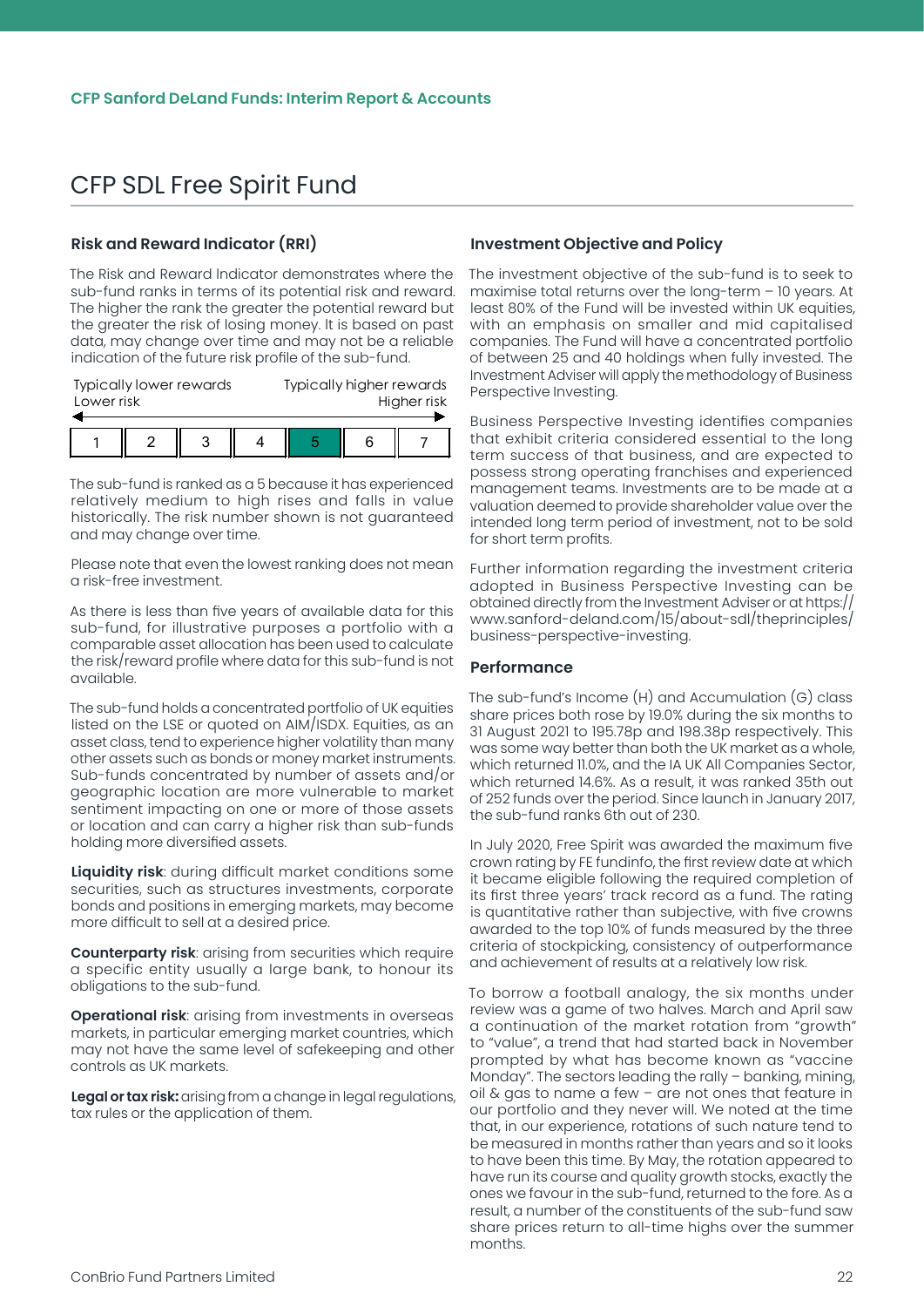<span id="page-23-0"></span>The six-month period witnessed strong inflows, by some way a record since the sub-fund began life in January 2017. Net inflows totalled £39.9m, comprising £52.2m of new subscriptions offset by £12.3m of redemptions. Prudent deployment of that cash is the key aim during the second half.

#### **Investment Review**

One of the characteristics of our overarching Business Perspective Investing philosophy is that we hold stocks for the very long term and resist temptation to trade without good reason. Nonetheless, with net subscriptions of £39.9m, we deployed £31.3m net into purchases during the period.

These fell into two categories: topping up existing holdings and making new purchases. In the latter, we were pleased to introduce two new companies into the sub-fund, XP Power (March) and Bytes Technology (July). XP Power designs and manufactures power converters, primarily used in the industrial, healthcare and technology sectors. Once its products are approved and designed into critical settings such as healthcare, XP enjoys locked in revenues, typically for 7 years. Capital allocation has been exemplary, with acquisitions in 2017 and 2018 being made without new equity issuance. These acquisitions extended the company's reach into RF and high voltage power. Using operational cash flow to finance acquisitions is something we place a lot of value on. The most recent purchase, Bytes Technology, is one of the UK's leading value-added resellers of IT products and services with a particular focus on cloud computing and cybersecurity software. Over 60% of gross profit comes from repeat and annuity type revenue and over 90% of gross profit comes from existing customers, demonstrating high levels of repeat business and customer loyalty. Bytes originally came to our attention through our research into its larger peer, Softcat, which we hold in the CFP SDL UK Buffettology Fund.

The top ten winners and losers in the six-month period were as follows:

#### **Best Performers**

| Dotdigital Group PLC           | $+78.0%$ |
|--------------------------------|----------|
| <b>Tatton Asset Management</b> | $+64.7%$ |
| Mortgage Advice Bureau Holding | $+53.7%$ |
| YouGov                         | $+52.6%$ |
| Kainos Group                   | $+50.1%$ |
| Eleco                          | $+33.3%$ |
| Diploma                        | $+33.2%$ |
| Morgan Advanced Materials      | $+32.2%$ |
| <b>Bloomsbury Publishing</b>   | $+27.6%$ |
| <b>RELX PLC</b>                | $+27.5%$ |

#### **Worst Performers**

Twenty two out of the 28 holdings gained in value during the period. If there were any common characteristics of our best performers, it was that they are either platform businesses or beneficiaries of the digitisation shift. Dotdigital Group PLC (+78.0%), Kainos Group (+50.1%) and Eleco (+33.3%) all fall into that second bracket and all had exceptionally strong performances, particularly from May onwards as we noticed the market start to recalibrate from "value" back to "growth". As a platform business, Tatton Asset Management (+64.7%) is doing exceptionally well out of its IFA membership base and assets under management are now a material £9bn. Tatton was also one of the few companies we were delighted to see in person again during the period. Mortgage Advice Bureau (+53.7%) is also worth of attention. It would be somewhat myopic to believe its performance is solely down to a very active mortgage and remortgage market brought about by tax giveaways and record low borrowing rates. Its platform has become embedded with its network of over 1,400 advisers who rely on it for vital compliance and administrative services.

It was pleasing that we only had four losers during the period. The worst performance, by some way at -31.9%, was the recently renamed Avon Protection (formerly Avon Rubber), which succumbed to a nasty trading update in August. Whilst order intake (excluding a recent acquisition) had increased by a not unimpressive 13%, the sting in the tail was that supply chain disruption and a tight US labour market conspired to push back the delivery of orders into future periods. This has also impacted the cash performance of the business. Avon will not be the last company to warn on such matters.

London Stock Exchange Group (-17.8%) was weak following an unexpected shift to the right in guidance as to when the benefits of the \$27bn Refinitiv acquisition would be felt. The timing of March's update was particularly unfortunate so soon after completion of the deal in January. We were pleased, however, to see a more upbeat update on Refinitiv with the interim results in August and the share price has enjoyed a degree of recovery from its low point.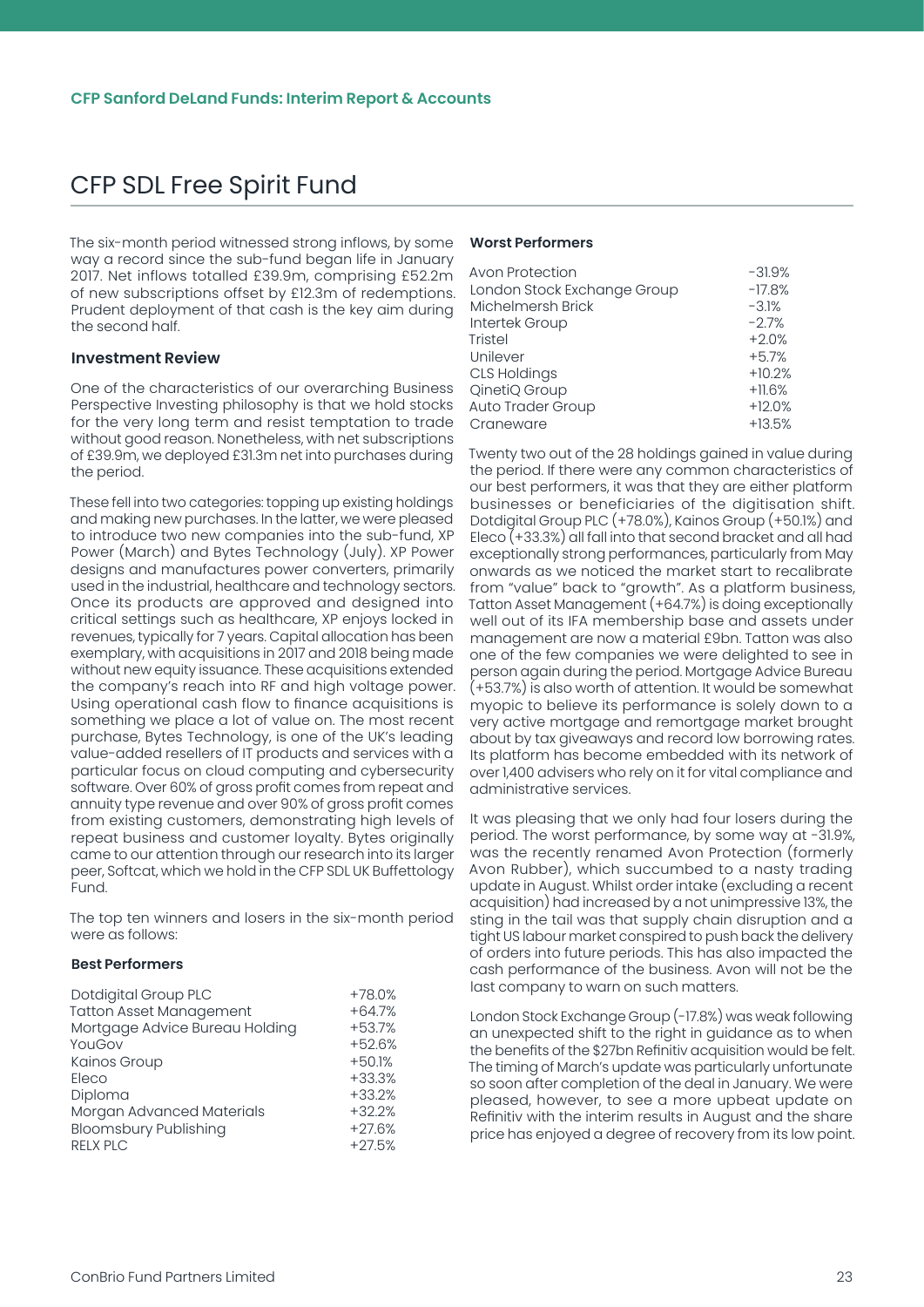<span id="page-24-0"></span>The cash position, as at the end of August, was at 17.2% which is high even by our own standards and deserves explanation. It is driven by two factors, one practical and one rather more strategic. You will note the high levels of inflows during the period and you will also be aware of our requirement to operate within the UCITS requirements of investing at least 80% of the sub-fund in UK equities. We only put money to work in the market as and when it is prudent to do so – we favour patient deployment of capital rather than any homogenised programmed trade. The second reason is that a healthy cash weighting is central to our Business Perspective Investing process. It has proved its worth time and time again, most recently in 2020 when it enabled us to buy when markets were down, even in the face of redemptions from the sub-fund.

#### **Outlook**

You probably know by now that we do not make macro calls on the direction of economies or markets. The two are in any event not perfectly correlated, a point exemplified by the period from March 2020 where GDP growth and equity markets went in completely different directions.

Nonetheless, the next twelve months are unlikely to be as exuberant as the last. Supply chain constraints, shipping costs and tightness of labour feature in a number of company trading updates. Also inflation concerns have not evaporated despite the best efforts of central bankers to convince us they are "transitory". We insulate ourselves against the latter by investing in businesses with real pricing power which is one of the key attributes we prioritise as part of our economic analysis. The ability to pass on increased costs to customers will be a key determinant of those companies that do well against this backdrop. Our preference for capital-light, IP-led businesses also steers us away from companies with large capex requirements, a particularly troublesome issue during the inflationary era of the 1970s where assets needed to be replaced at much higher prices than historic cost and where the depreciation charge had under-provided for their replacement.

As ever, our primary aim is to invest in those companies with real economic advantage and superior returns that can be expected to reward the long-term holder, irrespective of any short-term macro trends.

#### **Sanford DeLand Asset Management Ltd**

16 September 2021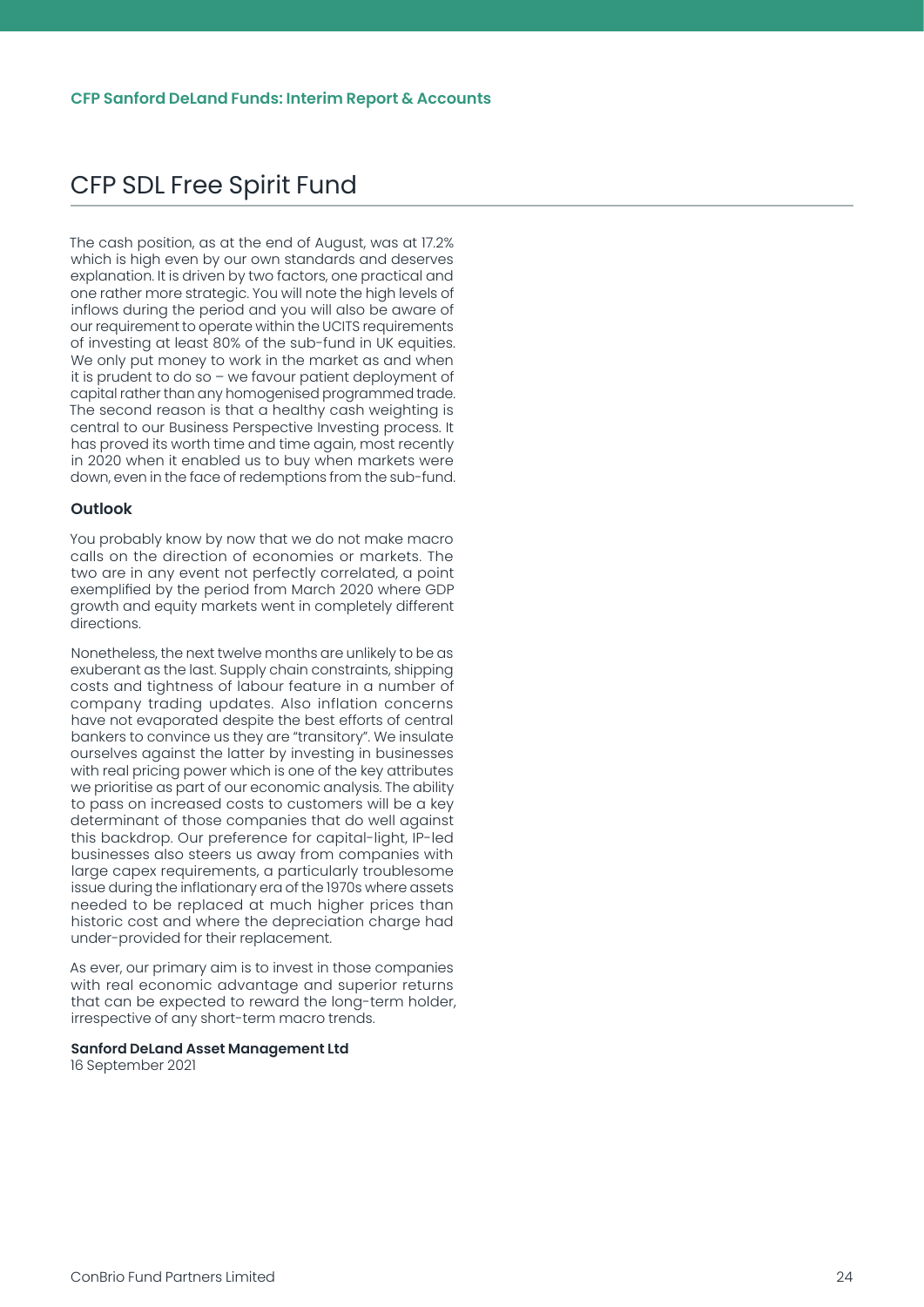#### <span id="page-25-0"></span>**Top Ten Purchases and Sales during the period were as follows:**

| <b>Purchases</b>                  | Cost<br>£'000 | <b>Sales</b>                         | <b>Proceeds</b><br>£'000 |
|-----------------------------------|---------------|--------------------------------------|--------------------------|
| <b>Bytes Technology Group</b>     | 3,502         | Tristel                              | 582                      |
| <b>XP Power</b>                   | 3,322         | YouGov                               | 539                      |
| Fintel                            | 2,848         | Treatt                               | 428                      |
| Kainos Group                      | 2,165         | Dotdigital Group PLC                 | 402                      |
| Treatt                            | 2,002         | Diploma                              | 398                      |
| Diploma                           | 1,800         | <b>Bloomsbury Publishing</b>         | 371                      |
| Dotdigital Group PLC              | 1,677         | Kainos Group                         | 350                      |
| <b>Tristel</b>                    | 1,644         | QinetiQ Group                        | 342                      |
| Avon Protection                   | 1,458         | <b>EFK Diagnostics</b>               | 293                      |
| Craneware                         | 1,408         | <b>XP Power</b>                      | 292                      |
| Total purchases during the period | 36,081        | <b>Total sales during the period</b> | 4,739                    |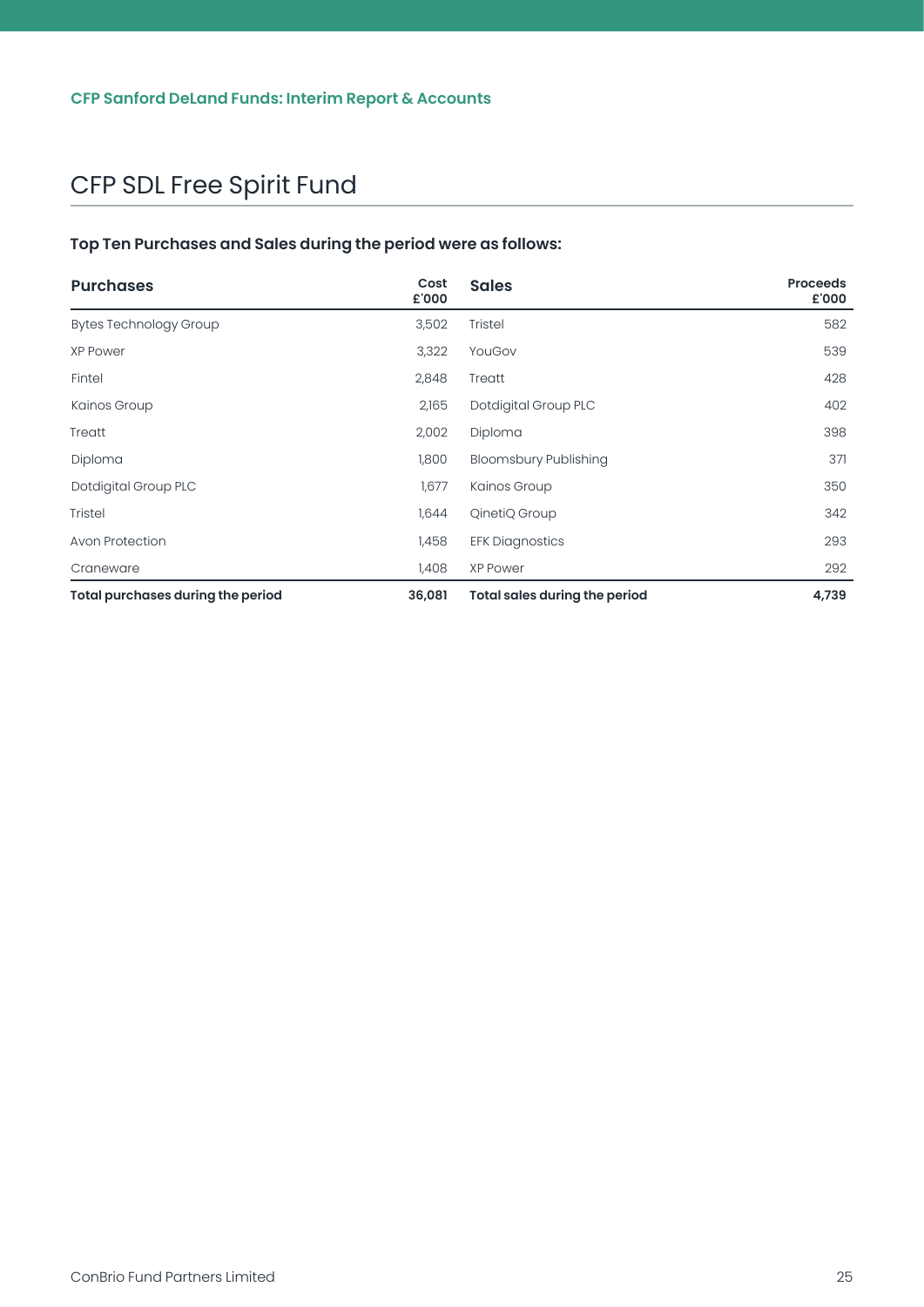#### <span id="page-26-0"></span>**Portfolio of Investments**

As at 31 August 2021

| <b>Holding</b> | Investment                                      | <b>Market Value</b><br>£'000 | <b>Total Value of</b><br>Sub-fund % |
|----------------|-------------------------------------------------|------------------------------|-------------------------------------|
|                |                                                 |                              |                                     |
|                | <b>BASIC MATERIALS 3.34% (3.17%)</b>            |                              |                                     |
|                | <b>Chemicals 3.34% (3.17%)</b>                  |                              |                                     |
| 410,000        | Treatt                                          | 4,346                        | 3.34                                |
|                |                                                 | 4,346                        | 3.34                                |
|                | <b>CONSUMER GOODS 2.92% (3.81%)</b>             |                              |                                     |
|                | <b>Personal Goods 2.92% (3.81%)</b>             |                              |                                     |
| 94,000         | Unilever                                        | 3,803                        | 2.92                                |
|                |                                                 | 3,803                        | 2.92                                |
|                | <b>CONSUMER SERVICES 15.51% (17.29%)</b>        |                              |                                     |
|                | Media 12.40% (13.81%)                           |                              |                                     |
| 550,000        | Auto Trader Group                               | 3,459                        | 2.66                                |
| 1,260,719      | <b>Bloomsbury Publishing</b>                    | 4,450                        | 3.42                                |
| 172,000        | <b>RELX PLC</b>                                 | 3,751                        | 2.88                                |
| 315,000        | YouGov*                                         | 4,473                        | 3.44                                |
|                |                                                 | 16,133                       | 12.40                               |
|                | Travel & Leisure & Catering 3.11% (3.48%)       |                              |                                     |
| 35,000         | Games Workshop Group                            | 4,050                        | 3.11                                |
|                |                                                 | 4,050                        | 3.11                                |
|                |                                                 | 20,183                       | 15.51                               |
|                | <b>FINANCIALS 11.63% (14.95%)</b>               |                              |                                     |
|                | Financial Services 9.74% (12.10%)               |                              |                                     |
| 26,000         | London Stock Exchange Group                     | 2,069                        | 1.59                                |
| 358,000        | Mortgage Advice Bureau Holding*                 | 5,084                        | 3.91                                |
| 1,075,000      | Tatton Asset Management*                        | 5,525                        | 4.24                                |
|                |                                                 | 12,678                       | 9.74                                |
|                | Real Estate Investment & Services 1.89% (2.85%) |                              |                                     |
| 1,030,000      | <b>CLS Holdings</b>                             | 2,457                        | 1.89                                |
|                |                                                 | 2,457                        | 1.89                                |
|                |                                                 | 15,135                       | 11.63                               |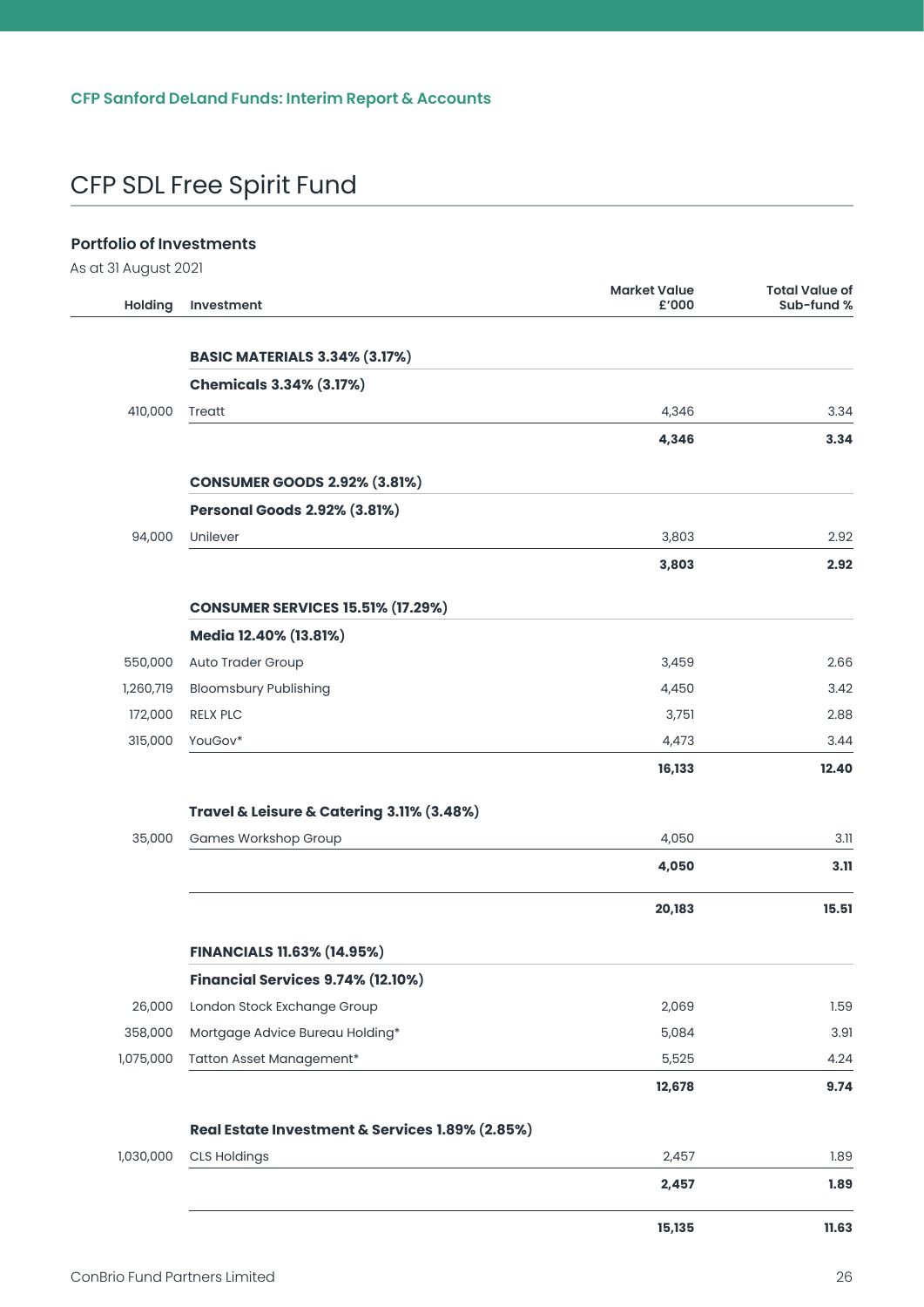#### **Portfolio of Investments**

| Holding   | Investment                                        | <b>Market Value</b><br>£'000 | <b>Total Value of</b><br>Sub-fund % |
|-----------|---------------------------------------------------|------------------------------|-------------------------------------|
|           |                                                   |                              |                                     |
|           | <b>HEALTH CARE 6.42% (7.77%)</b>                  |                              |                                     |
|           | Health Care Equipment & Services 6.42% (7.77%)    |                              |                                     |
| 5,585,000 | <b>EKF Diagnostics Holdings*</b>                  | 4,479                        | 3.44                                |
| 163,076   | Trellus Health*                                   | 90                           | 0.07                                |
| 642,000   | Tristel*                                          | 3,788                        | 2.91                                |
|           |                                                   | 8,357                        | 6.42                                |
|           | <b>INDUSTRIALS 22.22% (19.57%)</b>                |                              |                                     |
|           | Aerospace & Defense 5.05% (6.74%)                 |                              |                                     |
| 120,732   | <b>Avon Protection</b>                            | 2,269                        | 1.74                                |
| 1,250,000 | QinetiQ Group                                     | 4,313                        | 3.31                                |
|           |                                                   | 6,582                        | 5.05                                |
|           | <b>Construction &amp; Materials 2.81% (3.48%)</b> |                              |                                     |
| 2,615,000 | Michelmersh Brick*                                | 3,661                        | 2.81                                |
|           |                                                   | 3,661                        | 2.81                                |
|           | Electronic & Electrical Equipment 5.49% (2.97%)   |                              |                                     |
| 955,000   | Morgan Advanced Materials                         | 3,825                        | 2.94                                |
| 60,025    | <b>XP Power</b>                                   | 3,313                        | 2.55                                |
|           |                                                   | 7,138                        | 5.49                                |
|           | Industrial Engineering 6.00% (6.38%)              |                              |                                     |
| 150,000   | Diploma                                           | 4,599                        | 3.53                                |
| 61,000    | Intertek Group                                    | 3,215                        | 2.47                                |
|           |                                                   | 7,814                        | 6.00                                |
|           | Industrial Support Services 2.87% (0.00%)         |                              |                                     |
| 1,625,000 | Fintel*                                           | 3,737                        | 2.87                                |
|           |                                                   | 3,737                        | 2.87                                |
|           |                                                   | 28,932                       | 22.22                               |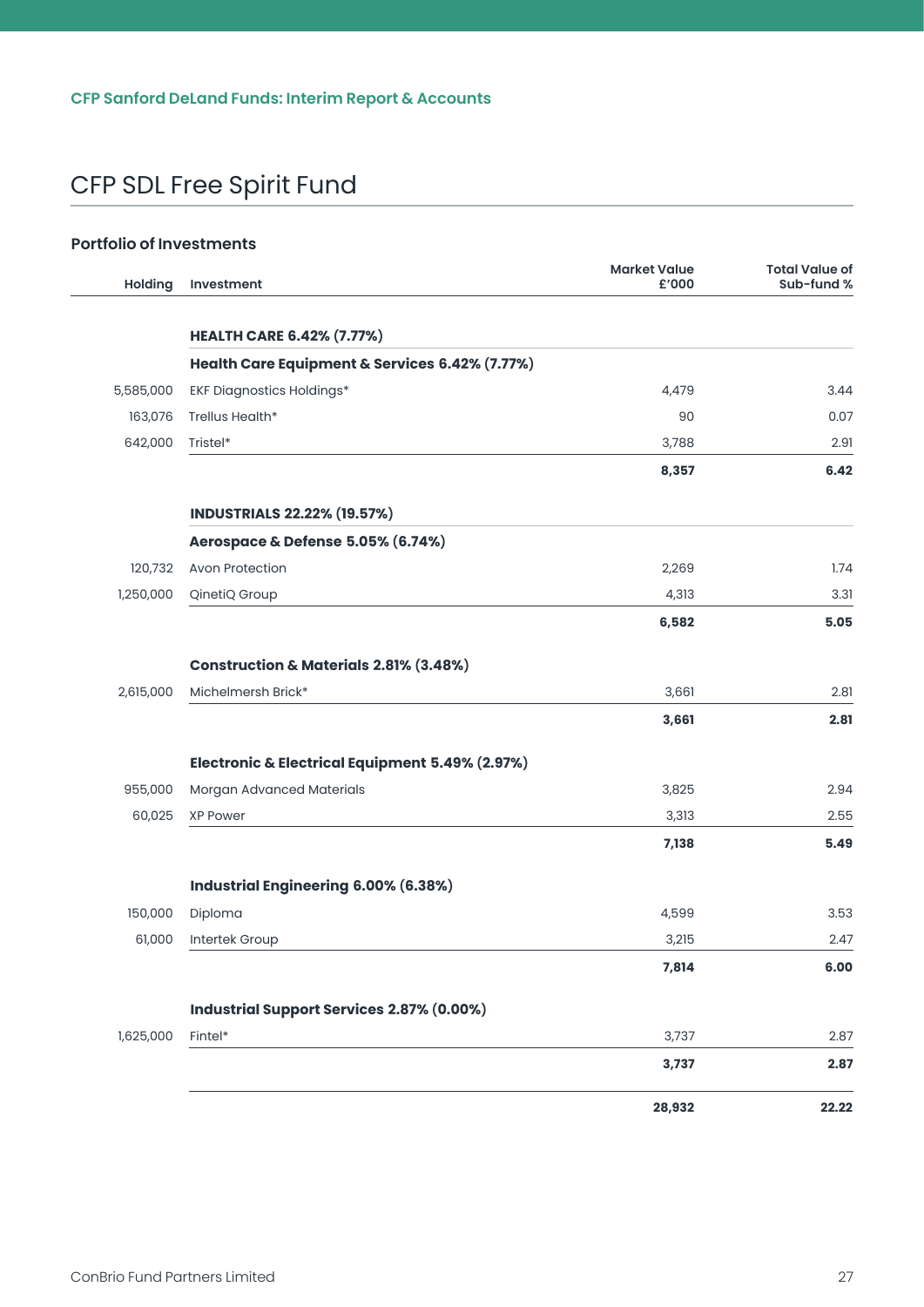#### **Portfolio of Investments**

| <b>Holding</b> | Investment                                   | <b>Market Value</b><br>£'000 | <b>Total Value of</b><br>Sub-fund % |
|----------------|----------------------------------------------|------------------------------|-------------------------------------|
|                | <b>TECHNOLOGY 20.64% (14.75%)</b>            |                              |                                     |
|                | Software & Computer Services 20.64% (14.75%) |                              |                                     |
| 100,000        | <b>AVEVA Group</b>                           | 4,136                        | 3.18                                |
| 775,000        | <b>Bytes Technology Group</b>                | 3,983                        | 3.06                                |
| 146,984        | Craneware*                                   | 3,498                        | 2.69                                |
| 2,230,000      | Dotdigital Group PLC*                        | 6,300                        | 4.84                                |
| 2,313,293      | Eleco*                                       | 2,961                        | 2.27                                |
| 305,000        | Kainos Group                                 | 5,984                        | 4.60                                |
|                |                                              | 26,862                       | 20.64                               |
|                | <b>Total Value of Investments</b>            | 107,618                      | 82.68                               |
|                | <b>Net Other Assets</b>                      | 22,543                       | 17.32                               |
|                | <b>Total Net Assets</b>                      | 130,161                      | 100.00                              |

Figures in brackets represent sector distribution at 28 February 2021.

Securities are admitted to an official stock exchange listing or traded on another regulated market unless otherwise stated.

\* AIM listed securities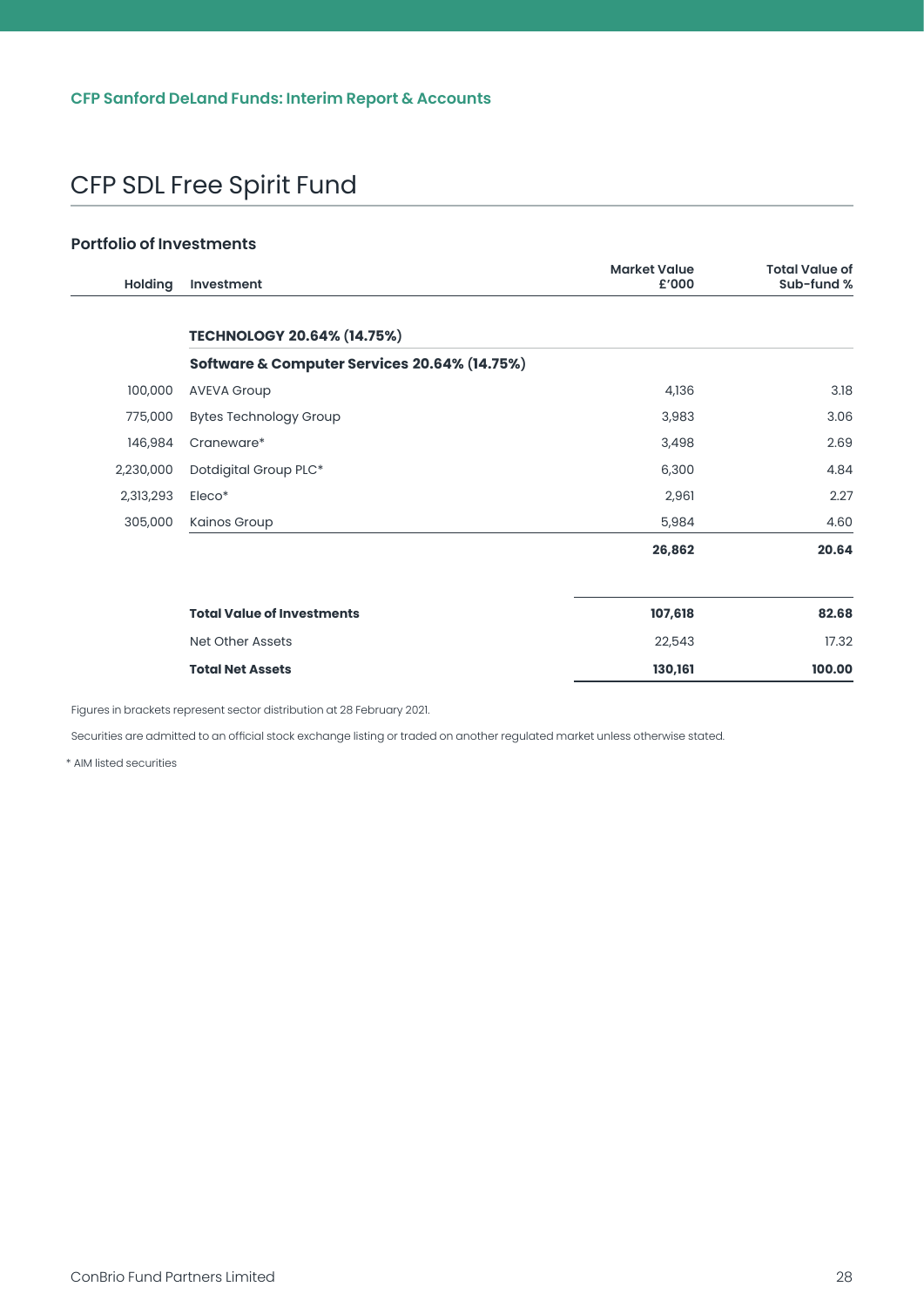#### <span id="page-29-0"></span>**Statement of Total Return**

For the period ended 31 August 2021

|                                                                                 | 31/08/2021 |        | 31/08/2020 |       |
|---------------------------------------------------------------------------------|------------|--------|------------|-------|
|                                                                                 | £'000      | £'000  | £'000      | £'000 |
| <b>Income</b>                                                                   |            |        |            |       |
| Net capital gains                                                               |            | 16,470 |            | 1,203 |
| Revenue                                                                         | 959        |        | 74         |       |
| <b>Expenses</b>                                                                 | (576)      |        | (87)       |       |
| Net revenue/(expenses) before taxation                                          | 383        |        | (13)       |       |
| Taxation                                                                        |            |        |            |       |
| Net revenue/(expenses) after taxation                                           |            | 383    |            | (13)  |
| <b>Total return before distributions</b>                                        |            | 16,853 |            | 1,190 |
| Distributions                                                                   |            | (383)  |            |       |
| Change in net assets attributable to shareholders<br>from investment activities |            | 16,470 |            | 1,190 |

#### **Statement of Change in Net Assets Attributable to Shareholders**

For the period ended 31 August 2021

|                                                                                 | 31/08/2021 |         |         | 31/08/2020 |  |
|---------------------------------------------------------------------------------|------------|---------|---------|------------|--|
|                                                                                 | £'000      | £'000   | £'000   | £'000      |  |
| Opening net assets attributable to shareholders                                 |            | 73,548* |         | 7,810      |  |
| Amounts received on creation of shares                                          | 42,622     |         | 13,662  |            |  |
| Amounts paid on cancellation of shares                                          | (2,820)    |         | (3,408) |            |  |
|                                                                                 |            | 39,802  |         | 10,254     |  |
| Dilution levy                                                                   |            |         |         | 35         |  |
| Change in net assets attributable to shareholders<br>from investment activities |            | 16,470  |         | 1,190      |  |
| Retained distribution on accumulation shares                                    |            | 341     |         |            |  |
| Closing net assets attributable to shareholders                                 |            | 130,161 |         | 19,289     |  |

\* The net assets for the current period do not equal the closing net assets for the comparative period as they are not consecutive periods.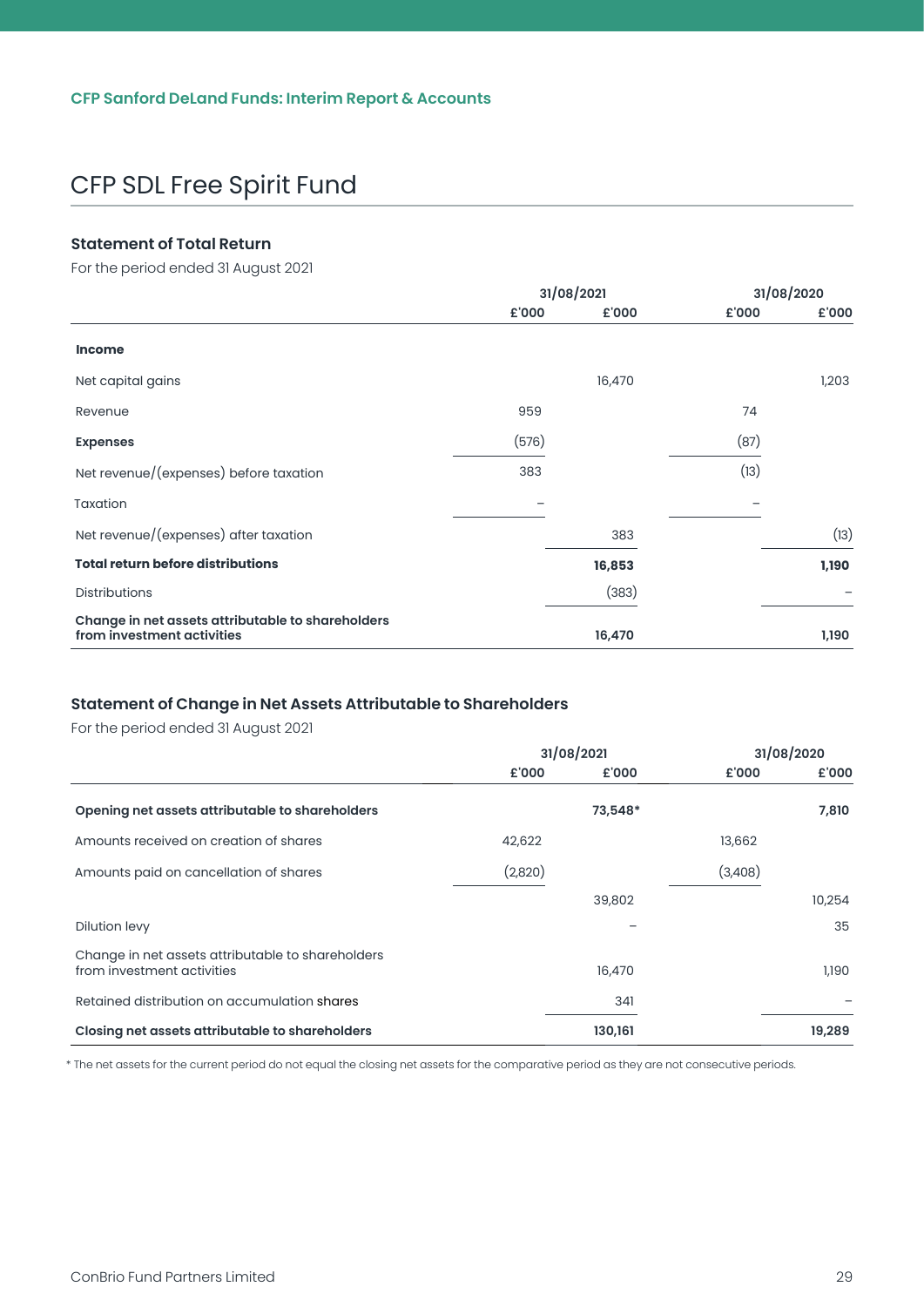#### <span id="page-30-0"></span>**Balance Sheet**

As at 31 August 2021

|                                         | 31/08/2021 | 28/02/2021 |
|-----------------------------------------|------------|------------|
|                                         | £'000      | £'000      |
| <b>Assets</b>                           |            |            |
| Investment assets                       | 107,618    | 59,802     |
| Debtors                                 | 660        | 1,910      |
| Cash and bank balances                  | 22,224     | 12,973     |
| <b>Total assets</b>                     | 130,502    | 74,685     |
| <b>Liabilities</b>                      |            |            |
| Creditors                               | (231)      | (1,137)    |
| Distribution payable on income shares   | (110)      |            |
| <b>Total liabilities</b>                | (341)      | (1, 137)   |
| Net assets attributable to shareholders | 130,161    | 73,548     |

#### **Summary of Material Portfolio Changes**

For the period ended 31 August 2021

|                           | 31/08/2021<br>£'000 | 31/08/2020<br>£'000 |
|---------------------------|---------------------|---------------------|
| Total purchases in period | 36,081              | 9,380               |
| Total sales in period     | 4,739               | 796                 |

On behalf of ConBrio Fund Partners Limited

**Richard Slattery-Vickers** Director (of the ACD)

29 October 2021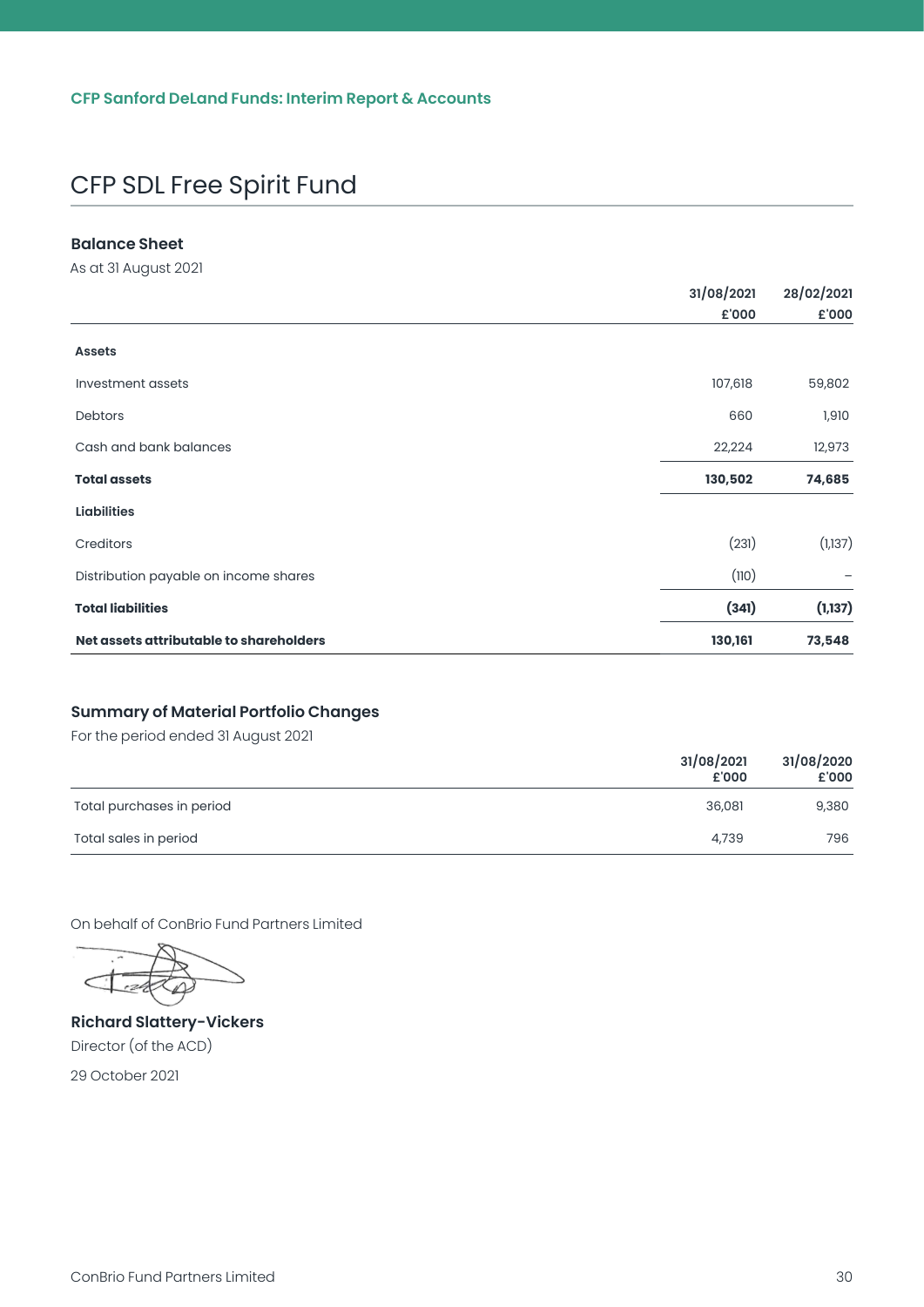#### <span id="page-31-0"></span>**Notes to the Financial Statements**

#### **1. Accounting Policies**

The interim financial statements have been prepared under the historical cost convention, as modified by the revaluation of investments and in accordance with the Statement of Recommended Practice "Financial Statements of Authorised Funds", issued by The lnvestment Association in May 2014, the Financial Conduct Authority's Collective lnvestment Schemes Sourcebook and the Instrument of Incorporation.

#### **Distribution Tables**

#### **Interim Dividend Distribution In Pence Per Share 31/08/2021**

#### **General Income Shares Net Income Equalisation Distribution Paid 31/10/2021 Distribution Paid 31/10/2020** Group 1 0.6791 0.6791 — Group 2 0.4822 0.1969 0.6791 –

#### **General Accumulation Shares**

|         |            |                          | <b>Distribution Paid</b> | <b>Distribution Paid</b> |
|---------|------------|--------------------------|--------------------------|--------------------------|
|         | Net Income | <b>Equalisation</b>      | 31/10/2021               | 31/10/2020               |
| Group 1 | 0.6795     | $\overline{\phantom{0}}$ | 0.6795                   | -                        |
| Group 2 | 0.3688     | 0.3107                   | 0.6795                   | $\overline{\phantom{0}}$ |